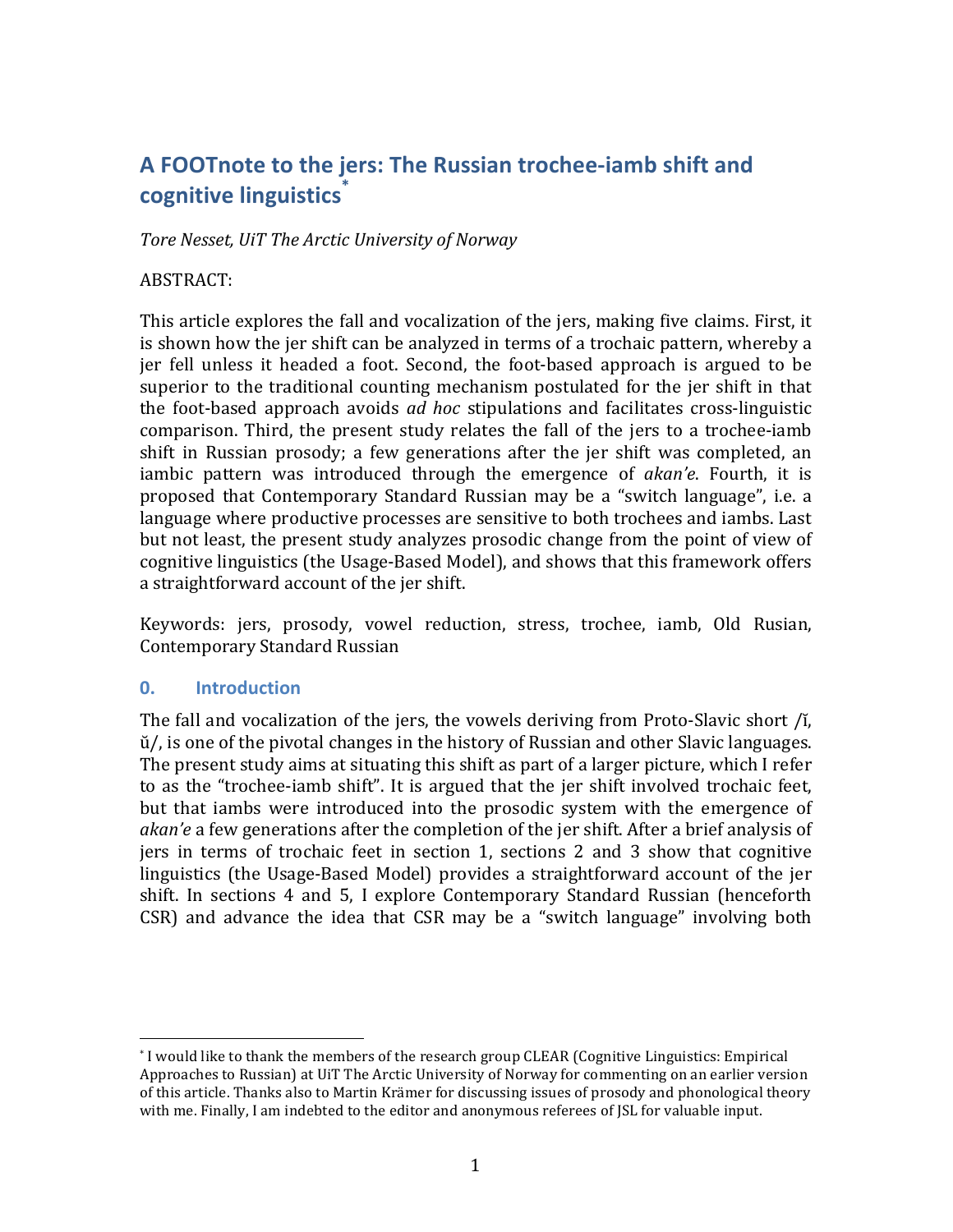trochaic and iambic feet in ways that resemble Australian languages such as Yidiny and Wargamay.<sup>1</sup> The contribution of the article is summarized in section 6.

### **1. Jers and trochaic feet**

 

In what follows, we will see that trochaic feet facilitate a straightforward and insightful account of Havlik's law for the fall and vocalization of the jers.

After the collapse of phonemic length in Common Slavic, the jers may be analyzed as lax vowels in Early Old Rusian (Andersen 1996: 15–16, 1998: 432), which would entail centralized articulation and short duration (Laver 1994: 417, see also Jakobson and Halle 1964: 97).<sup>2</sup> Shevelov (1965: 432) talks about a "certain centralization of the articulation" and characterizes the "articulation [of the jers] as a whole" as "more slackened". Evidence for an analysis of the jers as lax vowels comes from the subsequent vocalization of jers across Slavic. In many varieties, jers developed into schwa, which is natural if one assumes that the jers were lax vowels. Even in varieties such as Russian where the jers vocalized to  $/e$ ,  $o/$ , the lowering from high to mid vowels involves a movement away from the upper periphery towards the center of the vowel space, which seems natural under the assumption that the jers were lax vowels. In phonetic terms, the jers were probably shorter than the other lax yowels, since high yowels generally have shorter inherent duration than non-high vowels (Laver 1994: 435 and references therein). In other words, we are dealing with the two lax vowels with the shortest inherent duration, which were most vulnerable to elision (Jakobson  $1963/1971: 673$ ). In this sense the label "reduced vowel", which is often used, especially in the Russian tradition, seems appropriate and will be employed in the following.

Whatever analysis one assumes for the phonological and phonetic status of the jers, their fate cannot be predicted from their segmental makeup alone, since some jers vocalized, while others fell. As traditionally presented in textbooks and handbooks, Havlik's law for the fall and vocalization of the jers involves a counting mechanism, whereby jers are numbered from right to left.<sup>3</sup> Consider the following examples (see Kiparsky 1963: 94) where subscript indices indicate the numbering and a phonemic representation of the corresponding CSR word is given after the arrow:4

 $1$  In my analysis of modern Russian, I limit myself to Contemporary Standard Russian, since the facts about prosody in general and vowel reduction in particular are substantially different in the dialects of modern Russian.

 $^2$  For the purposes of this article, I use the term "Old Rusian" (with one s), which alludes to Rus', to denote the ancestor of today's Belarusian, Ukrainian and Russian languages. The traditional term "Old Russian" (with double  $s$ ) is a misnomer, since we are dealing with the ancestor of not only Russian, but of all East Slavic languages.

 $3$  A detailed overview of the treatment of Havlik's law in various textbooks is beyond the scope of the present study. An extensive overview can be found in Kiparsky 1963: 93-99, which is available in English translation (Kiparsky 1979). Other textbooks in English with chapters on the jers include Vlasto 1986: 50-53 and, more recently, Nesset 2015: 246-250.

 $4$  As is customary in Slavic linguistics, I will use the Cyrillic symbols  $\mu$  and  $\tau$  to represent the front and back jers. Notice that the term "jer" is sometimes used about vowel  $\sim$  zero alternations in modern Russian words, such as *norvežec* ~ *norvežca* 'Norwegian (Nominative ~ Genitive)' (see e.g. Yearley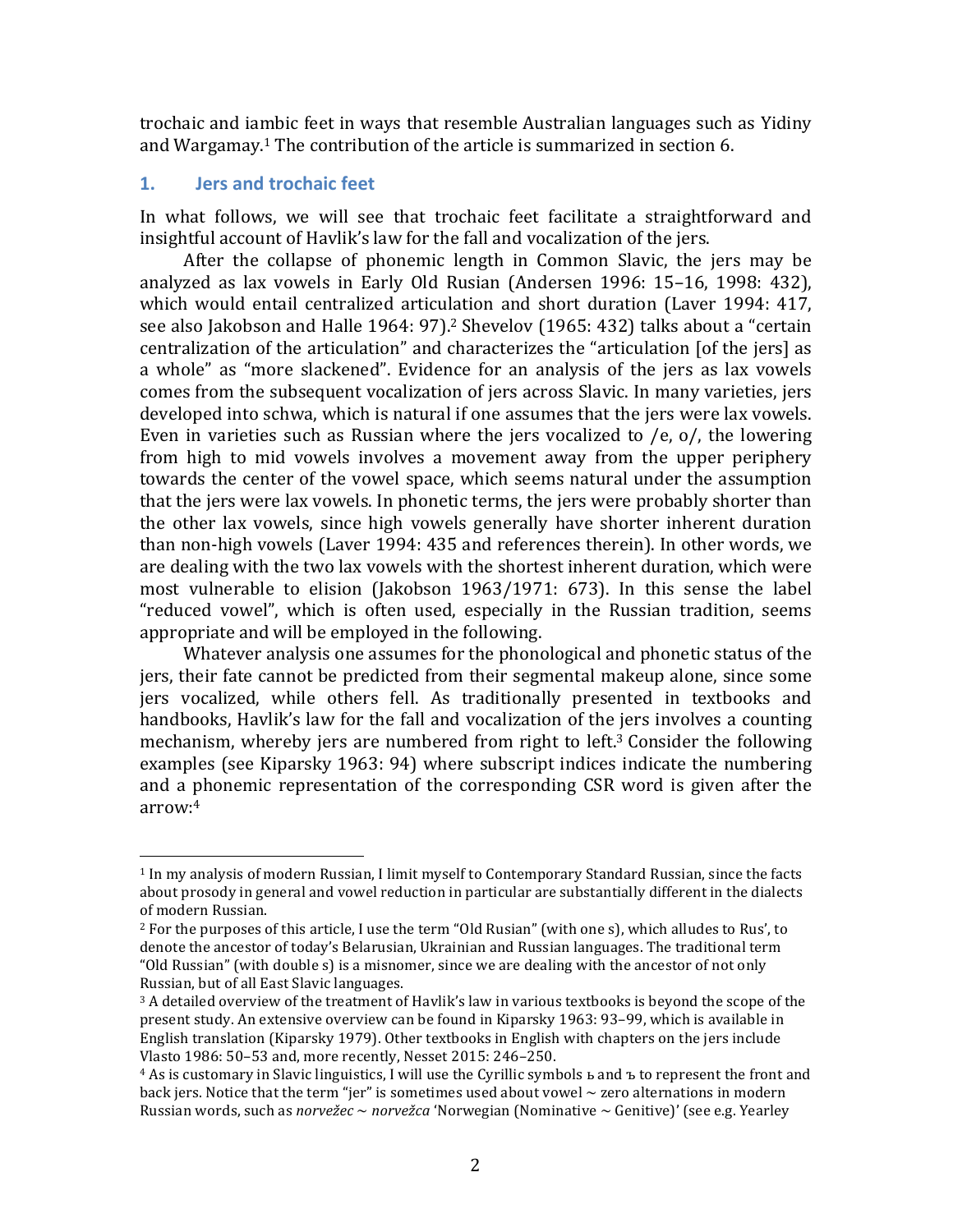- (1) a.  $\ln_3$ st $\ln_2$ c $\ln 2$  d'st'ec 'flatterer'
	- b. otъ1xodь1niku  $\rightarrow$  otxodn'iku 'hermit (dative sg)'
	- c.  $s_{\text{b2}}\ddot{\text{z}}_{\text{b1}}$ gla  $\rightarrow$  sožgla 'she burned'
	- d.  $s_{\text{b1}}$ na  $\rightarrow$  sna 'dream (genitive singular)'

In  $(1a)$ , the first and third jers fell, while jer number two vocalized to /e/, as can be seen from the modern Russian equivalent  $\frac{f}{s't'ec}$ . Examples  $(1b-d)$  illustrate the counting mechanism in words that contain both jers and non-jer vowels. Of particular interest is  $(1b)$ ; in order to predict the right outcome, we have to restart the counting of jers after the non-jer vowel in the suffix.

On the basis of examples like these, we can formulate the traditional version of Havlik's law as follows:

- $(2)$  a. Number the jers from right to left.
	- b. Restart the numbering from non-jer vowels.
	- c. Jers with odd numbers are in weak position and fall.
	- d. Jers with even numbers are in strong position and vocalize.<sup>5</sup>

I will use the traditional term "sound law" to refer to Havlik's law, although strictly speaking it is only parts  $(2c-d)$  that describe language change. The statements in (2a–b) concern the synchronic description of jers in Late Common Slavic and Early Old Rusian. Although there are a number of well-known deviations from Havlik's law, such as so-called CЪRC and CRЪC groups, tense jers, certain consonant clusters and analogical leveling (see e.g. Kiparsky 1963), the traditional sound law enables us to predict the right outcome in most cases.

While  $(2)$  works well as a descriptive summary of the linguistic facts at hand, it is problematic from the perspective of theoretical linguistics, since it merely approximates what Chomsky (1964: 29) has termed "observational adequacy". I will focus on two important issues. First of all, whatever was going on in the minds of the speakers of Old Rusian at the time of the fall of the jers, it is clear that they were not counting their jers from right to left. In other words, the statements in  $(2a-b)$  cannot aspire to psychological realism, and in that sense has limited explanatory power. Second, as pointed out by Kavitskaya  $(2002: 118)$  the statement in  $(2b)$  appears as a mere stipulation, which is completely independent of the main counting mechanism in  $(2a)$ .

The question now arises as to whether it is possible to come up with a more explanatory version of the sound law, where the effect in (2b) would not stand out as an *ad hoc* stipulation. I argue that a first step in the right direction is to relate the jers to foot structure and assume that Old Rusian had trochaic feet, i.e. disyllabic units with the head to the left. While this is not a new idea (see Bethin 1998: 213,

<u> 1989 - Johann Barbert, fransk politik (d. 1989)</u>

<sup>1995).</sup> For the purposes of this article I will only be interested in the jers in Common Slavic and Old Rusian, and vowel  $\sim$  zero alternations in modern Russian will not be explored.

 $5$  For the purposes of the present study, I use the traditional term "vocalization" about the process whereby jers become non-reduced vowels. Arguably, it is oxymoronic to say that jers vocalize ("become vowels") since they already are vowels.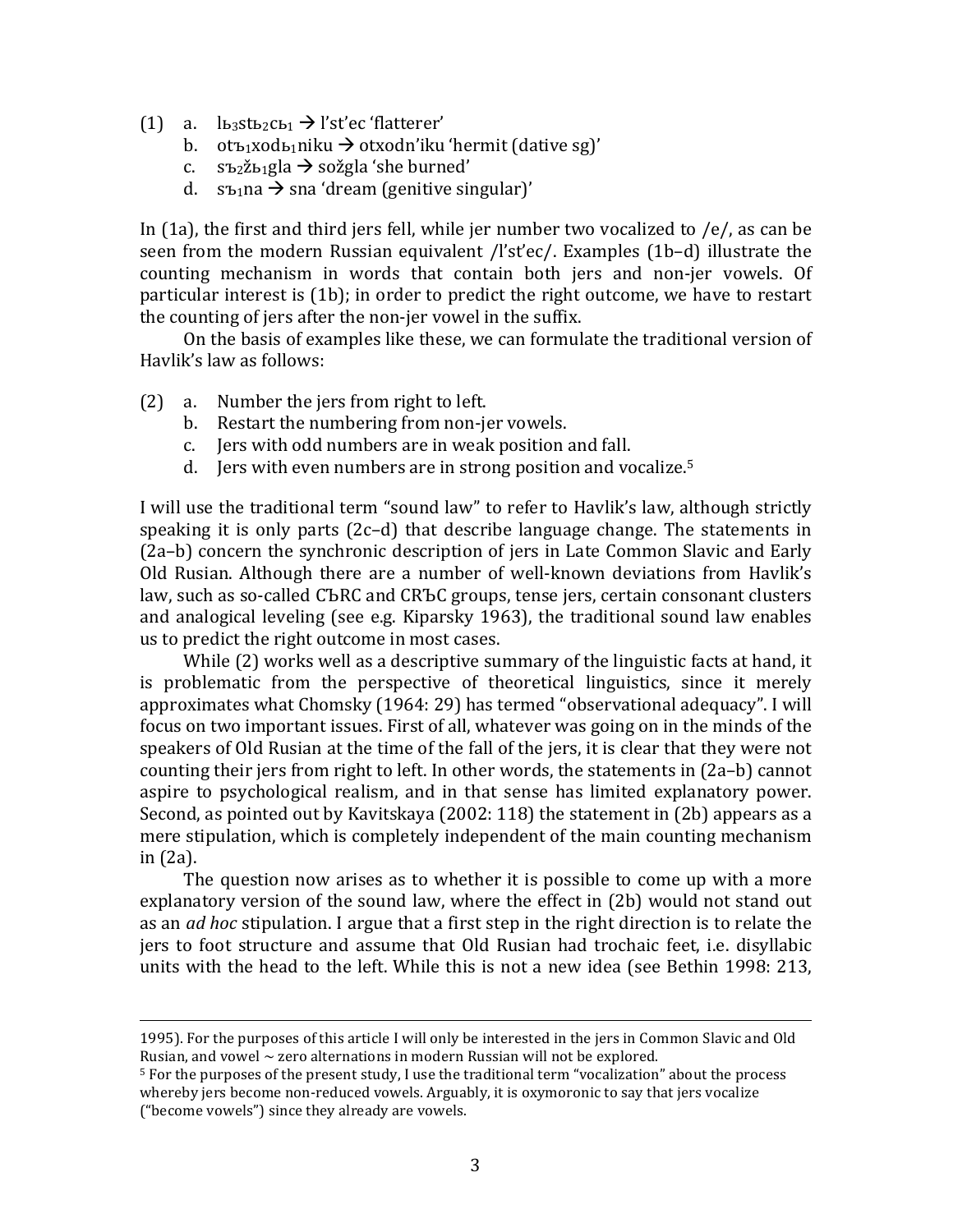Lavitskaya and Kabak  $2014: 381$ ), many properties of the system have not been worked out in detail.

The notion of "foot" is strongly associated with the analysis of stress systems, so it is worth pointing out that the feet proposed in the present study are not devised in order to accommodate stress in Old Rusian, although—as will be shown below—there is a non-trivial relationship between the proposed feet and stress. The purpose of the foot structure to be explored in the following is to tackle the behavior of reduced vowels. As shown in  $(1)$  and  $(2)$ , the jer shift followed a rhythmic principle, insofar as every second jer underwent vocalization. Since we are dealing with a rhythmic grouping of syllables, the term "foot" is appropriate and will be used in the following, although some researchers prefer to talk about "disyllabic units" instead of "trochaic feet" (see Timberlake 1983a: 207, Kavitskaya 2002: 119).

In order to see what feet were acceptable in Old Rusian before the fall of the jers we need to consider the four logically possible combinations of non-jer vowels (represented as V) and jers (represented as  $\mathbf{b}$ ):

- (3) a. VЪ (e.g. *domъ* 'house')
	- b. \*ЪV(not attested)
	- c. ЪЪ (e.g. *sъnъ* 'dream')
	- d. VV (e.g. two last syllables in *otъxodьniku* 'hermit (dative sg)')

As shown, I propose that all possible combinations yield legitimate feet, except ЪV, which is accordingly supplied with an asterisk in  $(3b)$ . This is a natural consequence of the assumption that Old Rusian had trochaic feet (with the head to the left). Assuming the jers were reduced vowels, it would be unnatural for a reduced vowel to head a foot where the other syllable was an unreduced non-jer vowel. Such a foot would be typologically very marked, since a reduced vowel would occupy a prosodically more prominent position than a full vowel.<sup>6</sup> In other words, what I suggest is that a jer could only be the head of a foot if the other syllable also was a jer (3c). I hasten to add that even though  $\overline{b}V$  is an illegitimate foot, such syllable combinations are attested in the language. However, as will be shown below, words like  $s_{\text{t}}$  and 'dream (genitive singular)' in (1d) do not allow us to construct any feet, and both vowels are therefore left unfooted. Importantly, a word does not need to contain a foot in order to be well formed.

Let us consider again the examples from  $(1)$  to see how feet were built in Old Rusian:

(4) a.  $\ln_3$ st $\ln_2$ c $\ln_1$ 'flatterer':  $\ln_3$  ( $\ln_2$   $\ln_1$ )

 

- b. otъ1xodь1niku 'hermit (dative sg)':  $(V \& D)$   $(V \& D)$   $(V \vee V)$
- c.  $s$ ъ2 $\check{z}$ ь1gla 'burned':  $\left(\check{b}_2 \; \check{b}_1\right) V$
- d. sъ1 na 'dream (genitive singular)': Ъ1 V

 $6$  Evidence for the idea that certain vowels (in our case the jers) are less optimal prosodic heads than other vowels comes from languages with so-called quality-sensitive stress. Kenstowicz (1997: 158) shows that for a number of languages "lower vowels are more optimal stress-bearing units than higher vowels  $\left[\ldots\right]$  and peripheral vowels are more optimal than central vowels". Crosswhite (2001: 39) applies this idea to vowel reduction in Slavic. See also Gouskova 2003 for relevant discussion.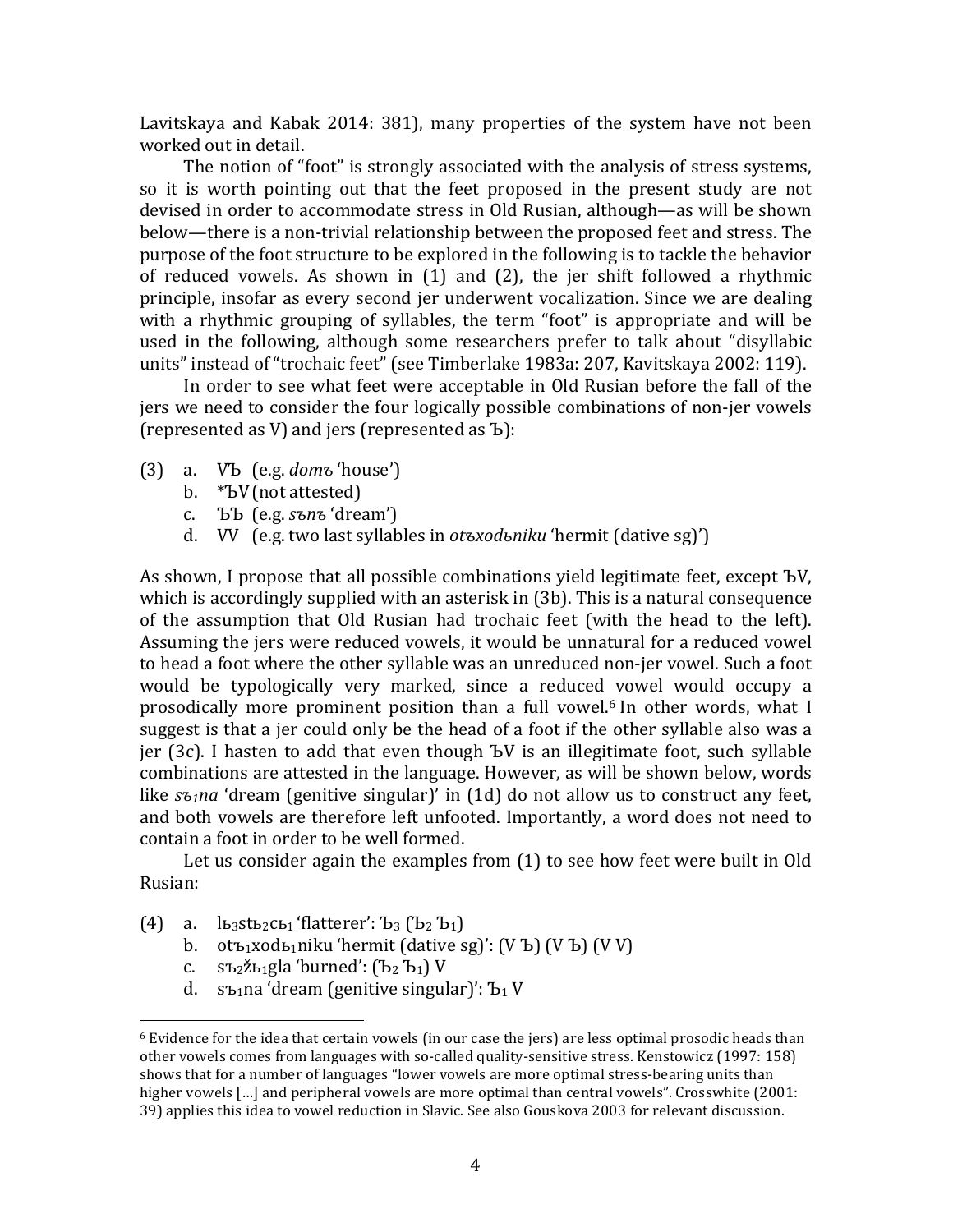In (4a), we build trochaic feet from the right word boundary. The leftmost jer is left unfooted, since we need two syllables in order to form a foot. Example (4b) allows us to build three feet. Notice that this is an example where the traditional version of Havlik's law would force us to restart the counting of jers, as shown in the *ad hoc* stipulation in  $(2b)$ . If we assume trochaic feet, on the other hand, no additional stipulations need to be made; we build feet from the end of the word, and the result is two legitimate feet. Example  $(4c)$  is slightly more complicated. Here, we need to leave the word-final non-jer vowel unfooted in order to avoid forming an illegitimate <sup>Ъ</sup>V foot. This follows directly from the ban of the ЪV foot and represents the only way to form legitimate feet from a  $\bar{b}$   $\bar{b}$  V string.<sup>7</sup> In other words, no additional stipulations need to be made, except for the general requirement that disyllabic trochees are built whenever possible. Example (4d) illustrates that a word can be well formed even if it does not contain a foot. The sequence  $b_1V$  in (4d) does not make it possible to build a foot, and the entire word is left unfooted.<sup>8</sup>

Before we proceed, a note on feet of the VV type is in order. Examples such as  $(ot_{\sigma_1})$ (xod<sub>b1</sub>)(niku) in (4b) suggest the need to assume feet of this type, since the VV foot at the end facilitates a straightforward analysis in terms of three regular feet built from the right edge of the word. Whether words with no jer vowels (e.g. *more*) 'sea') were parsed into feet, remains an open question of no consequence for the present study.

With the proposal that Old Rusian had right-aligned trochaic feet in place, we are in a position to formulate a new version of Havlik's law:

- $(5)$  a. A jer undergoes vocalization if it is the head of a foot.
	- b. All other jers fall.

 

The examples from (4) illustrate how this works. In  $\mathbf{L}_3$ (st<sub>b2</sub>c<sub>b1</sub>) jer number two is the head, and therefore vocalizes, while the other jers fall. In  $(\alpha t_{1})$ (xod<sub>b1</sub>)(niku) no jer is in head position, and both jers fall. In  $(s_2z_0)$ *gla* jer number two heads the foot and thus survives, while the other jer disappears. Finally, the single jer in  $s_{1}$ na is left unfooted, and therefore falls.

 $7$  It is worth pointing out that non-exhaustive parsing, i.e. the state of affairs whereby some syllables of a word are not part of a foot, is widespread across the languages of the world (see e.g. McCarthy and Prince 1993, Hayes 1995: 308-309, Ito and Mester 2003). For instance, footless syllables have been assumed for the analysis of ternary stress patterns (see Rice 2007).

 $8$  This claim has important theoretical implications, since it goes against the idea of "headedness" (Selkirk 1995), which entails that all prosodic words in all languages contain at least one foot. While a critical evaluation of the universality of headedness is beyond the scope of the present study, two remarks are in order. First, the very idea of absolute universals, i.e. categories found in all languages with no exceptions, has come under attack in recent years, and Evans and Levinson (2009: 429) argue that there are "vanishingly few universals of language in the direct sense that all languages exhibit them". Second, in phonology even the universality of the most well established prosodic constituent, the syllable, has been disputed. For instance, Hyman (2008: 113) shows that the Nigerian language Gokana "fails to show any evidence of syllables in its segmental or prosodic phonology or morphology", and Labrune (2012) makes the same claim for Japanese. In view of this, it should not be too surprising to find languages where some words are not parsed into feet.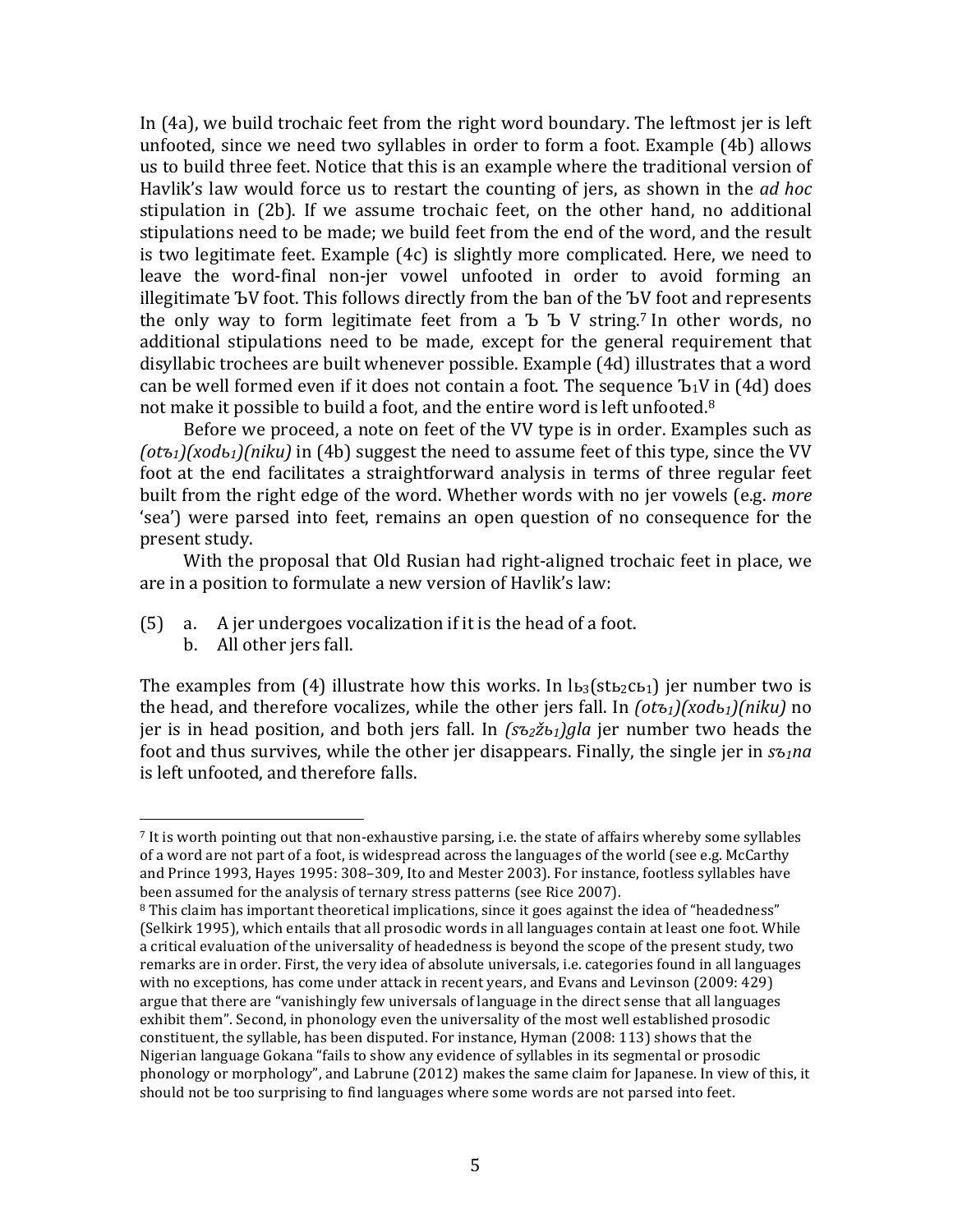Is there any independent evidence for an approach to the jer shift in terms of trochaic feet? I would like to point to both typological and Slavic evidence. As for typology, the trochaic system described above is of a cross-linguistically widespread type of syllabic trochees assigned from right to left (see Hayes 1995: 202–203). In other words, an approach in terms of feet allows us to situate Late Common Slavic/Early Old Rusian prosody in a typology of prosodic systems, whereas the traditional counting system does not facilitate such cross-linguistic comparison.

As for Slavic evidence, the stress system of Old Rusian provides an argument in favor of the proposed foot structure, insofar as it enables us to clarify an important constraint on stress placement in Old Rusian. While the foot structure explored above is not based on an analysis of stress, the proposed feet and stress interact in non-trivial ways. To see this, a brief exposition of the Old Rusian stress system is required.

The Old Rusian stress system was in the process of changing and involved dialect differences, but it seems clear that two subsystems for stress assignment were operative, so-called autonomous and automatic stress. The term "stress" must be used with caution. The two types of "stress" were phonetically different and could produce minimal pairs (e.g. *piti* 'drink (infinitive)' with autonomous stress and *piti* 'drink (participle)' with automatic stress, Zaliznjak 1985: 120), so it stands to reason that the system was at least in part tonal (Jakobson  $1963/1971$ ), a situation that may have lasted until the 1300s, when the two subsystems merged (Zaliznjak 2015: 11). 

Numerous words received autonomous stress, which was unpredictable and could fall on any syllable of the word. Thus, autonomous stress was lexically specified and no phonological rule involving foot structure could account for its placement in the word (Zaliznjak  $2015:10$  and  $12$ ). Since there is no need to invoke (trochaic) feet in order to account for autonomous stress, autonomous stress does not offer any direct evidence for foot structure.

Words that were not lexically specified for autonomous stress received automatic stress, which fell on the first syllable of the phonological word and presumably had a different phonetic realization than autonomous stress (Jakobson 1963/1971, Zaliznjak 1985: 120). Unlike lexically specified autonomous stress, automatic stress was purely phonological, insofar as its locus was predictable from the sound shape of the phonological word (its left edge). Thus, the accusative singular of *golova* 'head' would receive automatic stress on the first syllable. However, if the prosodic word included proclitics, automatic stress would fall on the first proclitic (e.g. *ná golovu, né na golovu, í ne na golovu,* etc., Zaliznjak 2015: 10). We do not need to invoke feet in order to specify the locus of automatic stress at the left edge of the prosodic word, so once again the stress system does not present us with substantial empirical arguments for foot structure.

Even if the facts reviewed above do not motivate an analysis of Old Rusian stress in terms of feet, stress indirectly provides an argument in favor of the foot structure proposed for the analysis of jers, since this foot structure enables us to capture an important generalization about stress placement. It is often said that stress cannot fall on a "weak" jer, i.e. a jer that receives an odd number according to the traditional version of Havlik's law. As pointed out by Blumenfeld (2006: 192),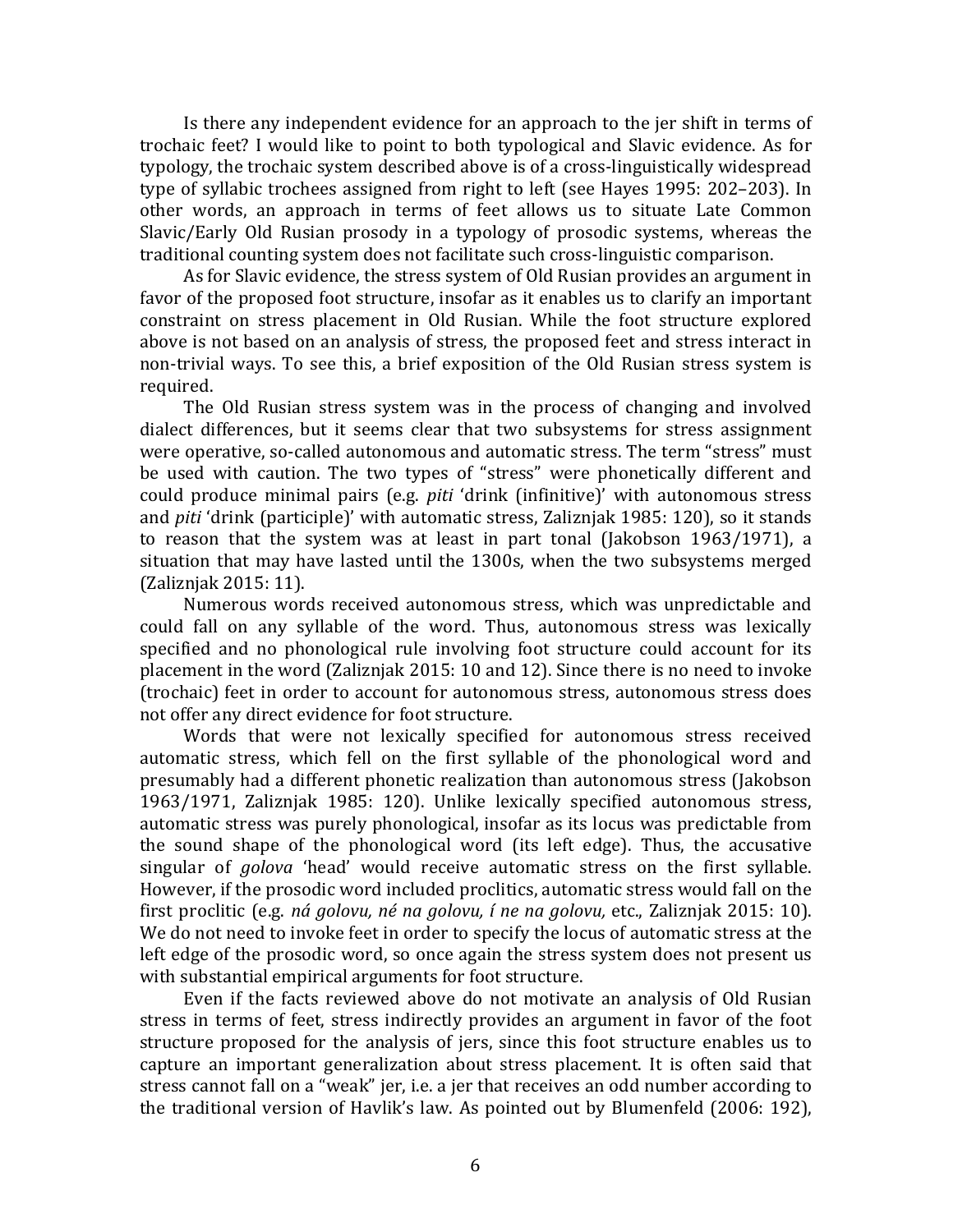this is true of autonomous stress, since a sound change known as the "neoacute" moved stress from a weak jer to the preceding syllable (Timberlake 1983a–b; Kavitskaya 2002, 2005). However, weak jers received *automatic* stress if they happened to be in the first syllable of a phonological word without lexical stress. For example, *Тьхvěrь*, the medieval name of the city *Tver'*, had automatic stress on the weak jer in the first syllable (see Blumenfeld 2006: 193). The foot structure proposed in this article enables us to generalize the statement about unstressability of jers so as to cover both automatic and autonomous stress:

 $(6)$  A jer at the right edge of a foot could not carry stress.

In *T*<sub>b</sub>xve<sup>r</sup>, the analysis proposed in the present article yields the following foot structure:  $\mathbf{b}$  (ẽ  $\mathbf{b}$ ). While the unfooted jer in the beginning of the word could receive automatic stress, the footed jer at the end of the word could not receive any kind of stress—neither automatic, nor autonomous.

Further evidence for the foot structure proposed in the present study comes from other examples of language change involving trochaic feet. The jer shift in Old Rusian is part of a larger picture, viz. compensatory lengthening processes that took place across the Slavic area in Late Common Slavic times (Timberlake 1983a–b, Kavitskaya 2002, 2005). As pointed out by Jakobson  $(1963/1971: 673)$ , jers were particularly vulnerable for deletion in word-final position, and when jers were deleted, the preceding vowel underwent lengthening, which had different consequences in different Slavic languages. Kavitskaya (2002, 2005) analyzes this insightfully as the phonologization of phonetic duration. Vowels in open syllables are generally phonetically longer than vowels in closed syllables. After the fall of the final jer in  $s_{2n\delta_1}$  'dream', the second jer ended up in a closed syllable where it was unexpectedly long. On the basis of this unexpected long duration, speakers recategorized strong jers as "normal" non-jer vowels. The details of this process of compensatory lengthening are not crucial in the present context. What is important is the fact that a jer and a preceding syllable formed a disyllabic unit (Timberlake 1983a: 207), where the syllable to the left behaved as the head since it became longer at the expense of the following jer, which was reduced and fell. The fact that trochees are needed not just to accommodate the fall of the jers, but the much larger phenomenon of compensatory lengthening across Slavic, lends support to the analysis outlined in the present study.

At the same time, it is important to notice that trochaic feet do not represent the *motivation* for compensatory lengthening or the jer shift. Rather, disyllabic domains arose as a *consequence* of the elision of word-final jers and compensatory lengthening. The merit of the foot-based approach is that it facilitates a simple and insightful characterization of the environment of the jer shift. In particular, it is significant that the behavior of the jers in words with intervening non-jer vowels  $(e.g. otz<sub>1</sub>xodz<sub>1</sub>niku'hermit (dative sg)'$  and words with non-jer vowels at the end  $(e.g.  $s_{\overline{b}}$  *s*<sub>0</sub>, *na* 'dream (genitive singular)') falls out as the consequence of natural$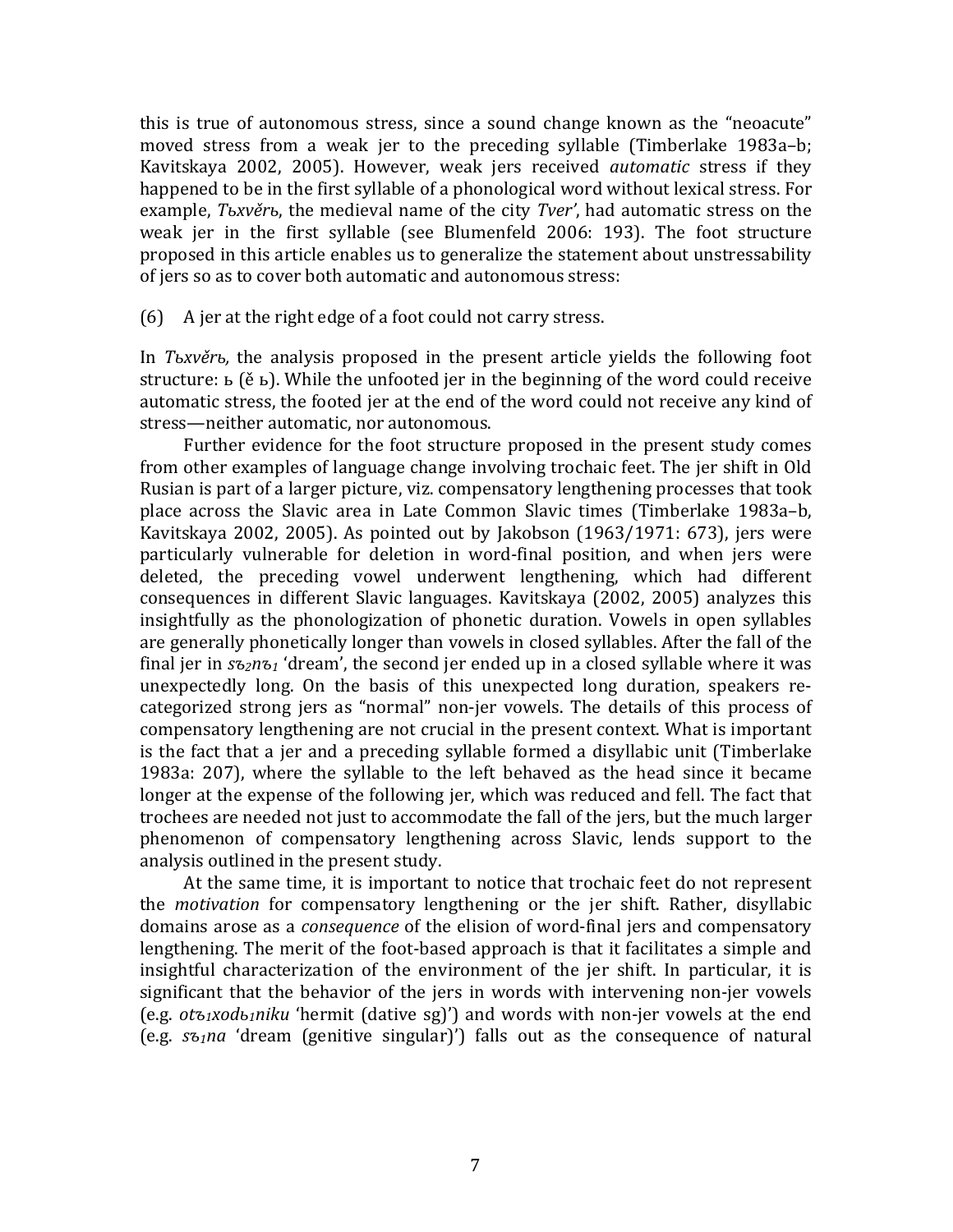principles for the construction of the feet rather than an additional *ad hoc* condition on the counting of jers from right to  $left<sup>9</sup>$ 

At the end of the exposition of the foot-based account, it is worth pointing out that there are aspects of the jer shift that are beyond the scope of prosodic analysis in terms of feet. A case in point is the so-called CЪRC and  $CR$ ЪC groups, i.e. cases where a jer immediately precedes or follows a liquid consonant  $(\frac{r}{r}, r', l, l')$ . In Old Rusian, jers vocalized in such groups regardless of the prosodic environment. In other words, the jers vocalized even if there was no jer in the following syllable, as illustrated by the following examples (see Shevelov 1965:  $467-469$ ):

(7) a. CЪRC  $\rightarrow$  CORC: vь1rba  $\rightarrow$  verba 'willow'

 

b. CRЪC  $\rightarrow$  CROC: krъ1vi  $\rightarrow$  krovi 'blood (Dative sg)'

In both examples, the jers vocalized although they were not followed by a syllable containing a jer. However, although CЪRC and CRЪC groups behave differently, they do not call into question the fact that the vast majority of jers *can* be accounted for in terms of foot structure. In this sense, the CЪRC and CRЪC groups do not threaten the analysis sketched in the present paper, but they represent systematic exceptions that demand independent explanations. In view of the fact that lengthening may have been the motivation for the vocalization of jers in general, one might speculate that jers with adjacent liquid consonants in CЪRC and/or CRЪC groups were longer than weak jers, and therefore vocalized. At the same time it is possible that the vocalization of jers in CЪRC and CRЪC groups were part of a strategy for avoiding complex syllable onsets—if the jers had fallen in  $(7a-b)$ , we would have ended up with /vrb/ and /krv'/ onsets (which are not attested in CSR, see Švedova (ed.)  $1980$ : 65). However, in-depth analysis of CЪRC and CRЪC groups is beyond the scope of the present paper, which focuses on the main pattern whereby the fate of a jer can be predicted on the basis of the foot structure.

## **2. Cognitive linguistics and synchrony:** a usage-based approach to prosody

In this section, I will show that the generalizations outlined in the previous section can be straightforwardly accommodated in cognitive linguistics (the Usage-Based Model). Cognitive linguistics is a cover term for a family of linguistic frameworks that share the fundamental assumption that language is deeply integrated with other psychological phenomena, rather than constituting an autonomous module of the mind in the sense of Fodor (1983) and Chomsky (1986). (For critical discussion of modularity, see Dabrowska 2004, Feldman 2006 and Goldberg 2006). In Janda's (2010) formulation, "for a cognitive linguist, linguistic cognition simply is cognition". The main focus in cognitive linguistics has been on semantics and morphosyntax, but the Usage-Based Model (Langacker 1991 and 2000, Kumashiro 2000) is a

<sup>&</sup>lt;sup>9</sup> Recall that  $(\partial t_1)/(\partial t_1)/(\partial t_2)$  receives a straightforward parse where no additional assumptions have to be made, while  $s_{\tilde{b}}$ *ing* is left unfooted as a consequence of the ban on ЪV feet. Importantly, this ban is not an *ad hoc* stipulation in the sense that it is motivated by typological markedness. The traditional counting mechanism would not enable us to make explicit the relationship between typological markedness and the behavior of jers in words like  $s_{1}$ na.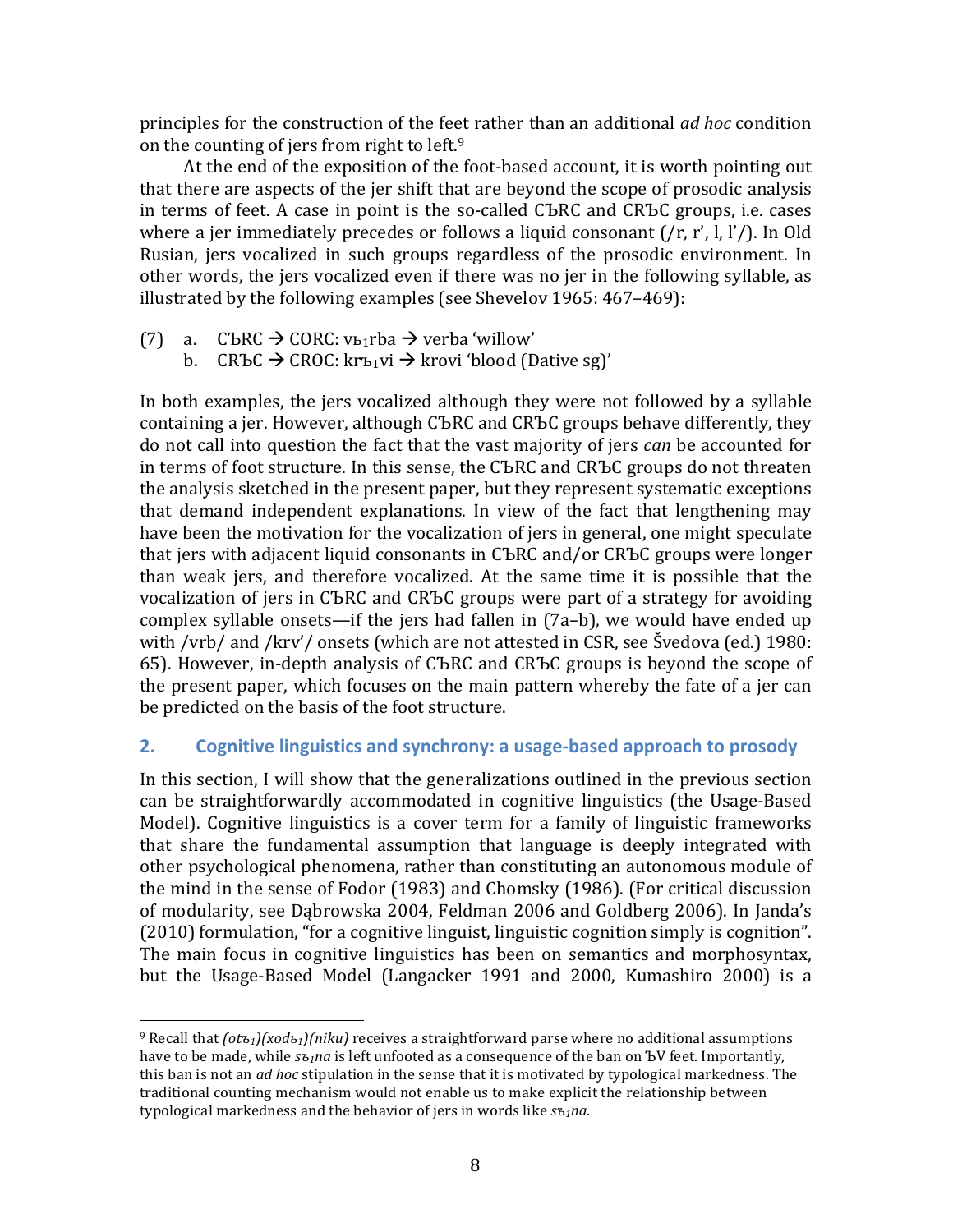framework that enables the cognitive linguist to analyze phonological phenomena (see Nesset 2005 and 2008, and Nathan 2008: 152-154).

A fundamental property of the Usage-Based Model is that it takes a "bottomup" perspective on language (Langacker 2000). This means that the grammar of a language consists of generalizations over actual usage events (utterances) that leave traces in the speakers' processing system. As Dabrowska (2004: 213) points out, every time a linguistic unit is accessed, "its representation is strengthened, or entrenched, so units which are accessed frequently become easier to activate". In this way, the grammar of a language (including its phonological system) "grows out" of language usage.

Figure 1 models the relationship between grammar and usage with regard to the prosodic system of Late Common Slavic and Early Old Rusian. The rectangles with rounded corners at the bottom represent three usage events concerning the words  $l_{b3}$ stь<sub>2</sub>cы<sub>1</sub> 'flatterer', *sъnъ* 'dream', *domъ* 'house', and *otъ1xodы1niku* 'hermit  $\alpha$  (dative sg)'. As shown in the figure, speakers grouped the words in disyllabic units, which would become entrenched as the patterns were reinforced through repetition. This enabled speakers to form schemas, i.e. generalizations over usage events. The schemas are located in the mental grammar, which in the figure is represented as a rectangle with dashed lines. The grammar contains three schemas representing the three legitimate trochaic feet in Late Common Slavic and Early Old Rusian. Boldfaced vowels represent the head of a foot. The arrows that connect the schemas and the usage events represent categorization relations of the type Langacker (2008: 17) refers to as "instantiations". Instantiation relations hold between two compatible structures where one is more specific than the other; in the figure, the concrete words in the usage events are much more specific than the schemas in the grammar, which, for instance, do not contain any information about consonants. Instantiations illustrate the non-modularity of cognitive linguistics, insofar as instantiation relations are not limited to phonology or linguistics, but are used in forming all kinds of categories in cognition in general.



Figure 1: Schemas for trochaic feet in the Usage-Based Model

Figure 1 provides a simple illustration of how a grammar with trochaic feet may emerge through the categorization of usage events. Since the grammar contains schemas for all three legitimate feet, it gives an adequate account of the prosodic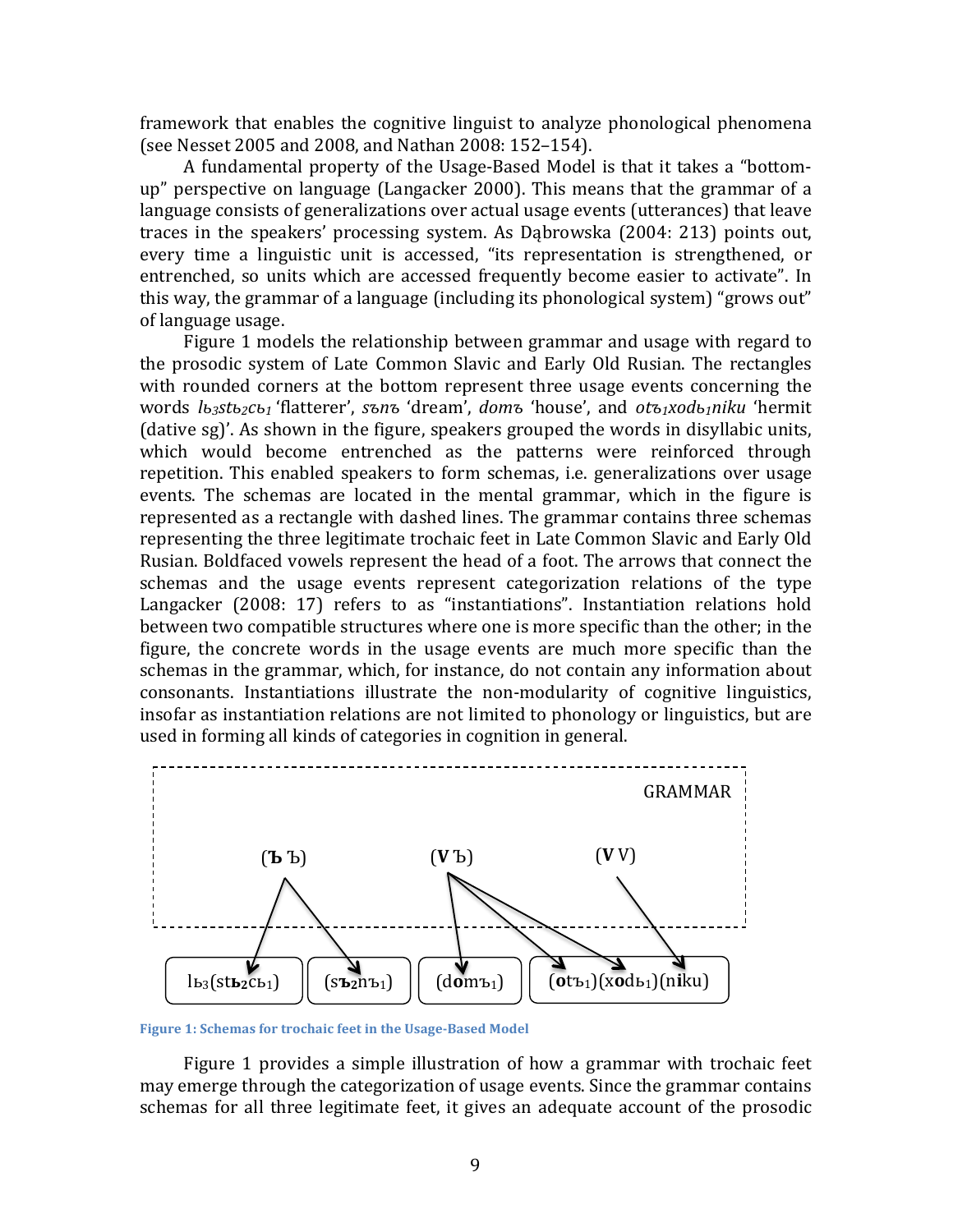system. The grammar in Figure 1 is the mirror image of an approach in terms of Optimality Theory (Prince and Smolensky 2004), whereby a negative constraint, say, \*ЪV would account for the relevant data. In cognitive linguistics, negative constraints are ruled out in principle; schemas are generalizations about what occurs in usage events, and it is therefore impossible to establish a schema for something that does *not* occur (Langacker 2000: 120, see also discussion in Taylor 2002: 250–252 and Nesset 2008: 17). In other words, whereas a grammar couched in Optimality Theory rules out certain structures and leaves everything else (even if it violates some constraints), the Usage-Based Model keeps track of what occurs and how entrenched it is in the grammar.

Figure 1 captures the relationship between patterns in the grammar (feet) and individual lexical items, but the figure is simplistic in a number of ways. For instance, the figure does not specify how learners of Old Rusian (before the jer shift) would figure out that there was a trochaic foot in, say, the nominative singular form *s*brows 'dream', but not in the genitive form *sbna* of the same noun. As mentioned in the previous section, I assume that the trochaic foot resulted from the shortening of the final jer in words like *s*ъnъ and the compensatory lengthening of the previous syllable (Jakobson 1963/1971, Timberlake 1983a-b, Kavitskaya 2002, 2005). This, I speculate, created a prosodic disyllabic domain, which gradually became an entrenched pattern in the grammar. The trochaic pattern may then have been extended to the constellations VЪ and VV, but not to ЪV, which, as argued above, did not lend itself to trochaic parsing, and in which no compensatory lengthening took place.

Although the simple format in Figure 1 accommodates the inventory of legitimate trochaic feet in Late Common Slavic and Early Old Rusian, the figure does not make explicit that feet are built from the right. In order to capture this generalization, we must focus on the right boundary of the feet, and characterize the feet with regard to what follows them. If we go back to  $(4)$  in the previous section, it becomes clear that we need to account for three kinds of situations. Figure 2 addresses these situations with special focus on the (ЪЪ) foot type. First, a foot can be in word-final position, as illustrated by  $l_{b3}(st_{b2}cb_1)$  'flatterer' in (4a). In Figure 2, the schema (ЪЪ)# represents a word-final (ЪЪ) foot. Second,  $(d_{b2}nb_1)/nica$ <sup>'</sup>dawn' (Kiparsky 1963: 94) provides an example of a (ЪЪ) foot that is followed by another foot. The schema (ЪЪ)(... takes care of this in Figure 2. The third situation we need to accommodate is when a foot is followed by an unfooted non-jer vowel, as in  $(s_{\text{b2}}\tilde{z}_{\text{b1}})$ gla 'burnt' in (4c). This situation is represented as (ЪЪ)V in Figure 2. The figure includes schemas only for the  $(BD)$  foot type, but a more complete grammar fragment would need to accommodate the other legitimate feet in the three positions we have just discussed. However, the simple sketch in Figure 2 is sufficient to illustrate two important points. First, the Usage-Based Model enables us to characterize the feet with regard to what follows them, and in this way makes it possible to capture that feet were right-aligned in Late Common Slavic and Early Old Rusian. Second, the figure shows that the three schemas discussed above are all instantiations of a more general schema, which is given at the top level in the figure. This schema generalizes over all positions and is therefore the same as the simple schema (ЪЪ) from Figure 1. While the richer format in Figure 2 gives a more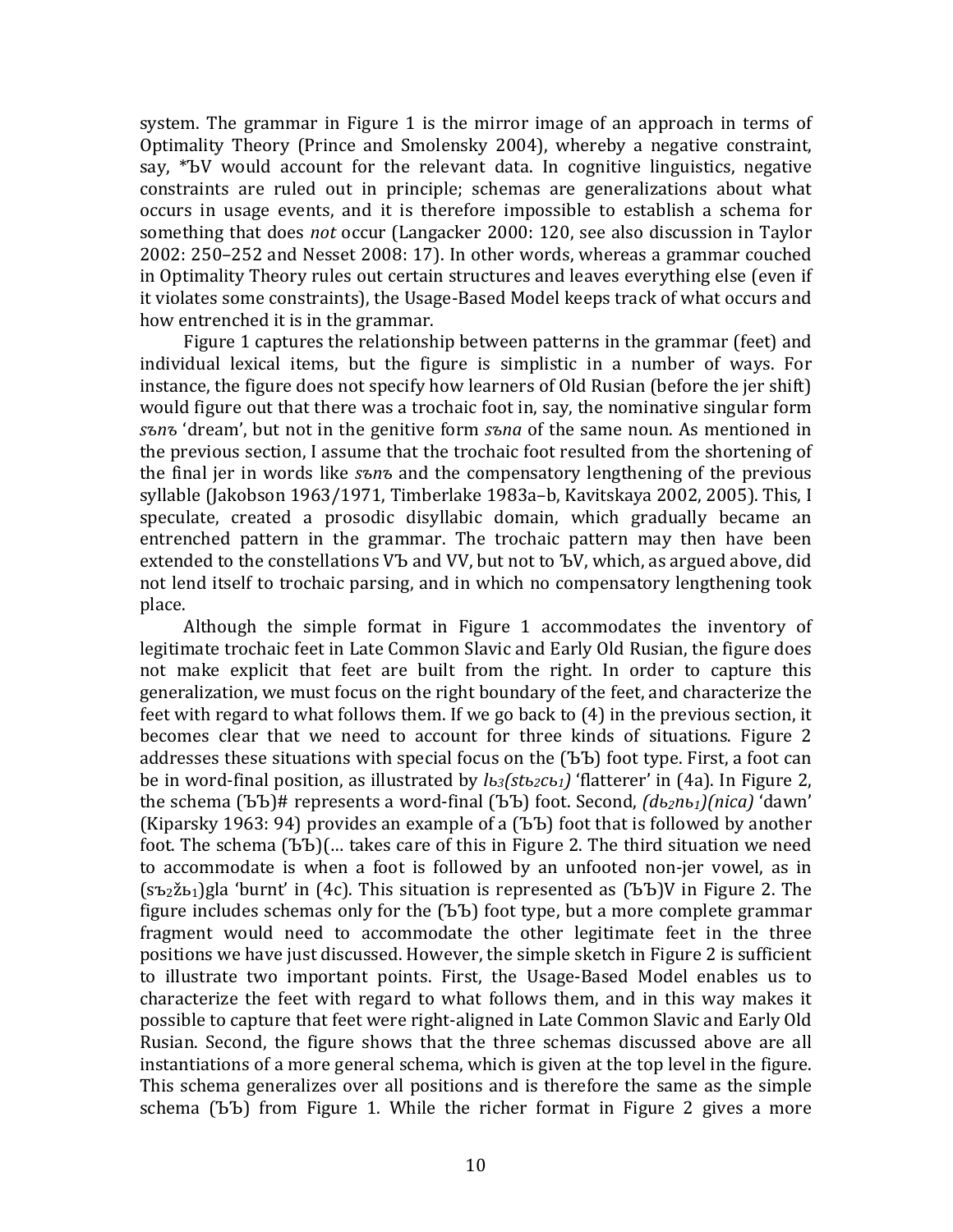accurate picture of the situation, in the following we will stick to the simpler format in Figure 1, which is sufficiently precise for the purposes of the present study.



Figure 2: Right-aligned feet in the Usage-Based Model

Even though the Usage-Based Model takes a "bottom-up" perspective on language in the sense that usage events are primary, once the schemas in the grammar have emerged they can be used in a "top-down" fashion to categorize new linguistic items. By way of illustration, consider the situation in Figure 3, where a speaker who may not be familiar with  $s_2z_1g/a$  'she burned' considers different prosodic analyses of this word. In the bottom portion of the figure, two such competing analyses ("candidates") are given. These candidates are compared to the grammar, and the speaker attempts to find the candidate that is the best match for the grammar. As can be seen from the figure, the candidate to the left involves an instantiation relation to the leftmost schema, whereas the competing candidate is not connected to the grammar, because this candidate is not parsed into legitimate feet. Since the candidate to the left is licensed by the grammar, while the candidate to the right is not, the leftmost candidate is the winner. As a convention, the winning candidate is shaded.



Figure 3: Competition between candidates in the Usage-Based Model

The simple examples in Figures 1 and 3 illustrate the interplay between lexicon and grammar. The grammar emerges on the basis of usage events, *i.e.*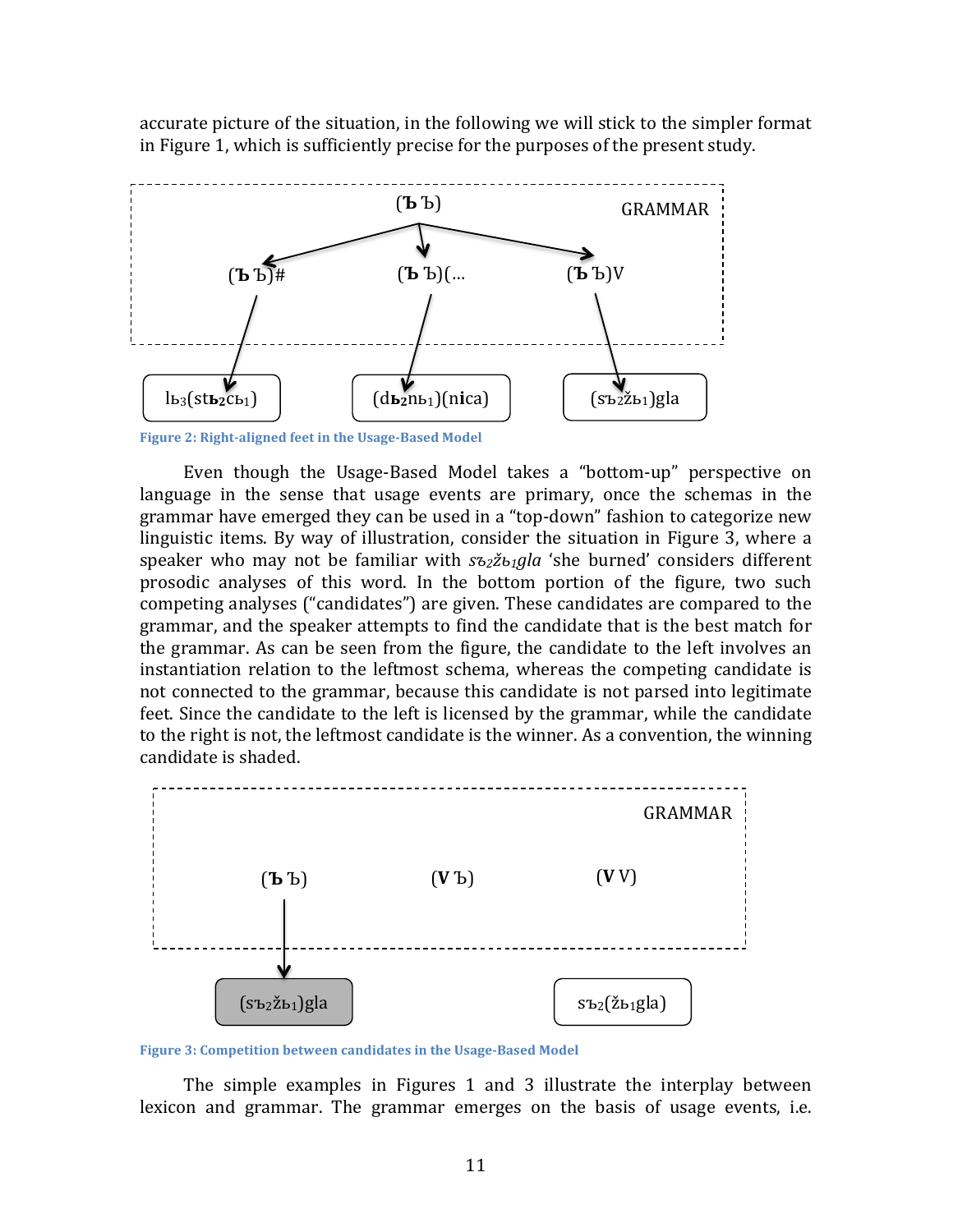utterances of lexical items. The grammar can then be used to categorize new lexical items as shown in Figure 3, and these lexical items, once categorized correctly, reinforce the patterns in the mental grammar. Needless to say, this cyclic motion from usage events involving individual lexical items to schemas in the grammar and back again is a very crude model of language learning through language use. However, it is precise enough to show that cognitive linguistics is able to accommodate the prosodic system in terms of schemas and instantiation relations. Importantly, the analysis is well motivated from general cognitive principles, since the main machinery, schemas and instantiation relations, is recruited not only to accommodate linguistic categories, but for the analysis of categories in other realms of conceptualization as well (see e.g. Langacker  $2008: 15-16$  for discussion). The question now arises as to whether and how the analysis sketched above facilitates an account of language change as well. We turn to this question in the next section, which addresses the jer shift.

### **3. Cognitive linguistics: a usage-based approach to the jer shift**

In the previous section we modeled language as the interaction between the lexicon (usage events involving individual lexical items) and the grammar (schemas over prosodic patterns). In order to analyze language change we must add a new dimension and consider the interaction between generations, speaker and addressee, caretaker and child. In the following, we will see that the jer shift can be accommodated in cognitive linguistics, and that the analysis I propose is consistent with the idea of phonologization of phonetic duration (Kavitskaya 2002). We will also see that the jer shift can be analyzed in terms of prosodic skewing (Salmons et al. 2012), which provides the opportunity for discussing the status of sound laws in the Usage-Based Model.

Figure 4 provides a very simple model of language change over three generations.<sup>10</sup> Each generation has its own grammar, which for the purposes of illustration contains only one schema. This schema is connected to only one usage event involving one lexical item, the word for 'dream'. While this set-up is extremely simple, it suffices to illustrate the processes at work, *i.e.* how each generation constructs a new grammar based on the input of the previous generation (see Andersen 1973). In the first generation, the word is pronounced as  $[sb]$ , i.e. with two intact jers. This is compatible with a grammar containing the  $(55)$  trochee, i.e. a grammar of the kind we explored in the previous section.<sup>11</sup>

The rhythmic grouping of the two syllables into a trochaic foot creates an environment for strengthening the head jer and weakening the non-head jer. When the next generation forms its grammar based on the input from their caretakers

 

 $10$  Although I will refer to the stages in the development as "generations", there is nothing in the Usage-Based Model that prevents us from accommodating language change within generations as well.

 $11$  Note in passing that there is solid evidence from language acquisition that children are sensitive to and acquire prosodic patterns at an early stage. For instance, in an experimental study Jusczyk et al.  $(1993)$  show that by 9 months of age American children are sensitive to the predominant stress pattern in English.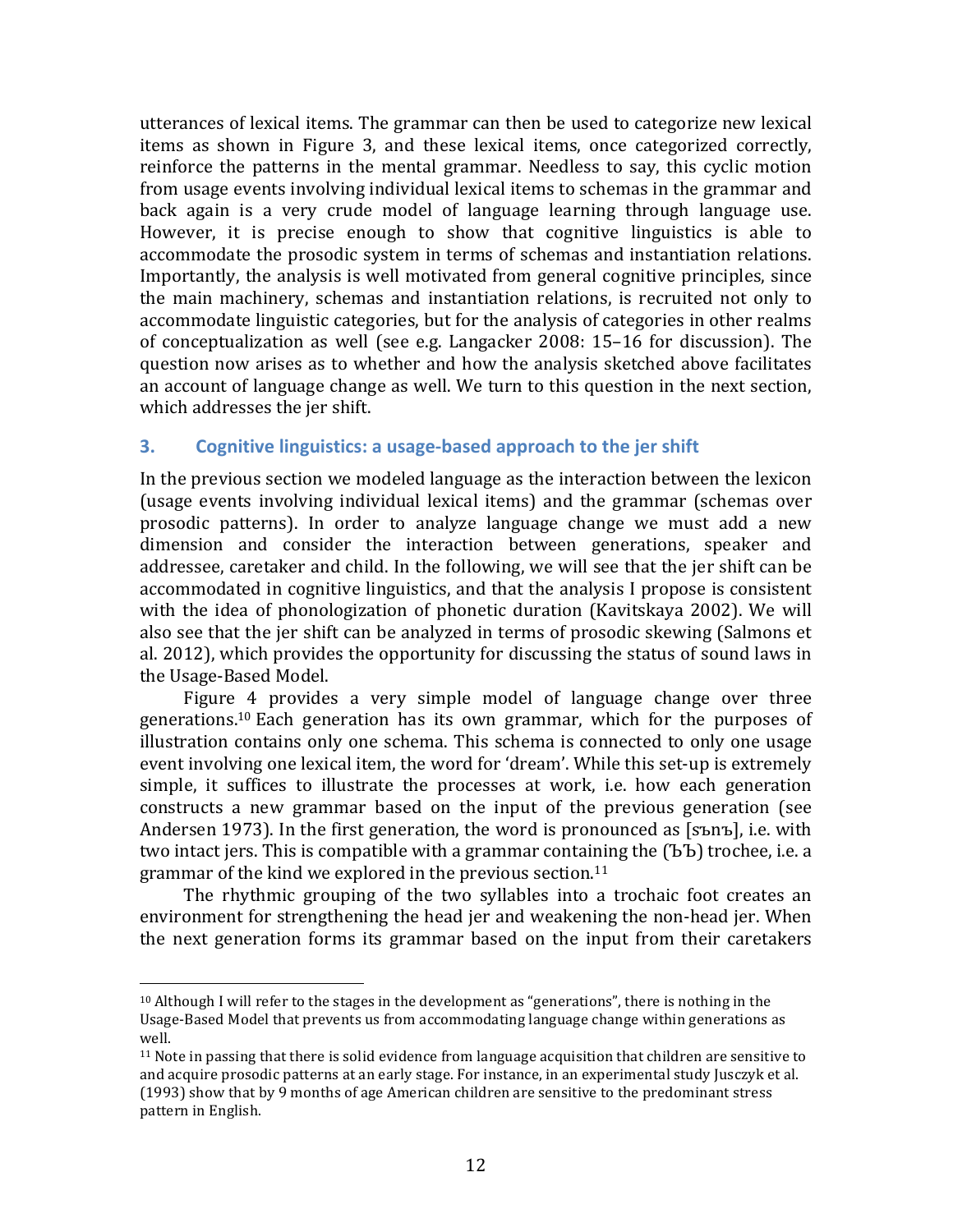from generation 1 it is therefore likely that they will interpret the head jers as prosodically stronger than the non-head jers. Accordingly, they may start pronouncing the non-head jers as reduced. In order to show this in the figure, the non-head iers are represented with smaller font size. This, in turn, has consequences for the grammar, which emerges from usage events, and accordingly contains feet with reduced non-head jers.



**Figure 4: Language change over three generations in the Usage-Based Model** 

A gradual weakening of non-head jers over time can take place until some speakers do not categorize the non-head jers in the speech of their caretakers as independent vowels at all. This is shown in "generation 3" in Figure 4, where the non-head jer has disappeared. While the proposed account may seem speculative, it is compatible with Kavitskaya's (2002) idea of phonologization of phonetic  $duration$ , which was mentioned in section 1. As pointed out by Kavitskaya, vowels in open syllables are generally phonetically longer than vowels in closed syllables. When speakers no longer categorize the non-head jer as a vowel, the strong jer ends up in a closed syllable, where it is unexpectedly long. On the basis of this unexpected long duration, speakers may categorize strong jers as "normal" non-jer vowels. The result would be a pronunciation of 'dream' as [son] with one closed syllable and no jers. This, in turn, would have consequences for the grammar. Since at this point there are no jers in the usage-events, there are no jers in the grammar. There are, furthermore, no trochaic feet in the grammar; the feet in the grammar emerge from the rhythmic grouping of jers together with non-jer vowels in the usage events, and when there are no more jers, there is no basis in the usage events for postulating feet in the grammar. In this sense, for the purposes of vowel reduction the jers drove the trochaic feet to their grave.

Before we leave the analysis of the jer shift, two theoretical points deserve mention. First of all, a fundamental problem in historical linguistics is how we can explain why certain sound changes continue in one direction over several generations. Salmons et al. (2012: 172) propose "prosodic skewing" as a possible explanation. They argue that child-directed speech "involves realizations of speech that parallel those found in prosodically prominent utterances", and suggest that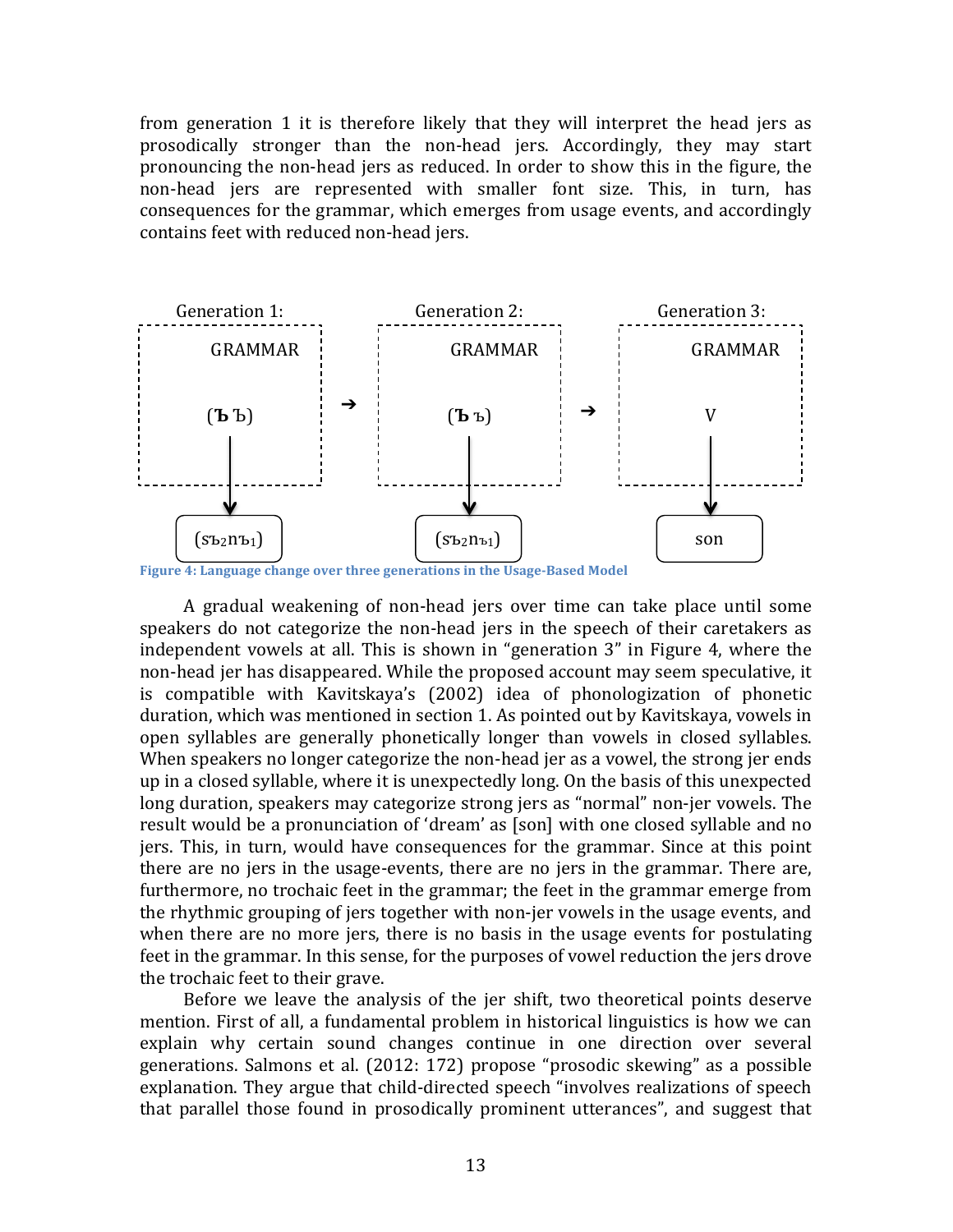this prosodic skewing towards prosodically more prominent realizations of vowels may affect the speech of younger generations. If a younger generation is exposed to less reduced vowels, it is likely that they would start pronouncing less reduced vowels themselves. In this way, over time one would expect language to develop so as to gradually lose (certain) reduced vowels. Needless to say, we know nothing about child-directed speech in medieval times, but the analysis of the jer shift outlined above is consistent with prosodic skewing as a driving force for sound change over several generations. The rhythmic grouping of vowels into trochaic feet created an environment that would enhance the differences between head jers and jers in non-head position. Given its prosodic prominence, the head position would facilitate the strengthening of a jer. In other words, we would expect head jers to be especially susceptible to prosodic skewing in child-directed speech. This skewing, in turn, would increase the contrast between head jers and jers in non-head position, and the non-head jers would be likely to undergo gradual reduction over time, as outlined in Figure 4. Notice that prosodic skewing is not at variance with Kavitskaya's analysis in terms of phonologization of phonetic duration. Prosodic skewing (which pertains to child-directed speech) and phonologization of phonetic duration (which concerns language structure) may be considered independent forces that pull in the same direction.

The second theoretical point that emerges from the proposed analysis of the jer shift regards the status of sound laws in the Usage-Based Model. The reader may have noticed that there is nothing corresponding directly to Havlik's law in the usage-based approach to the jer shift outlined above. Neither the traditional version of the sound law in  $(2c-d)$ , nor the foot-based version in  $(5)$  is part of the usagebased account discussed in this and the previous section. I argue that sound laws *cannot* be represented in the Usage-Based Model—and that this is a good thing. The Usage-Based Model attempts to create (admittedly simple) models of speakers' mental grammars, i.e. aims at capturing the generalizations speakers make about their language. As pointed out by Andersen  $(1972: 11f)$ , sound laws such as Havlik's law are correspondences between different stages in the historical development of a language. Such stages may be centuries apart, as when we compare Late Common Slavic sъnъ to Contemporary Standard Russian *son* and conclude that a strong back jer in Late Common Slavic corresponds to /o/ in Contemporary Standard Russian. Such generalizations are made by linguists, and they are valuable in a scientific study of language, but they are not part of the generalizations native speakers make about their mother tongue, and since they are not part of the mental grammars of speakers, sound laws are outside the purview of the Usage-Based Model. I hasten to add that this does not make the Usage-Based Model irrelevant for historical linguistics; as I hope to have shown in this section, the Usage-Based Model enables us to juxtapose models for different generations and thus shed light on language change.

#### **4.** A trochee-iamb shift in Russian prosody?

In the preceding sections, we have focused on reduced vowels, known as jers, in Old Rusian. We now turn to reduced vowels in modern Russian, more precisely the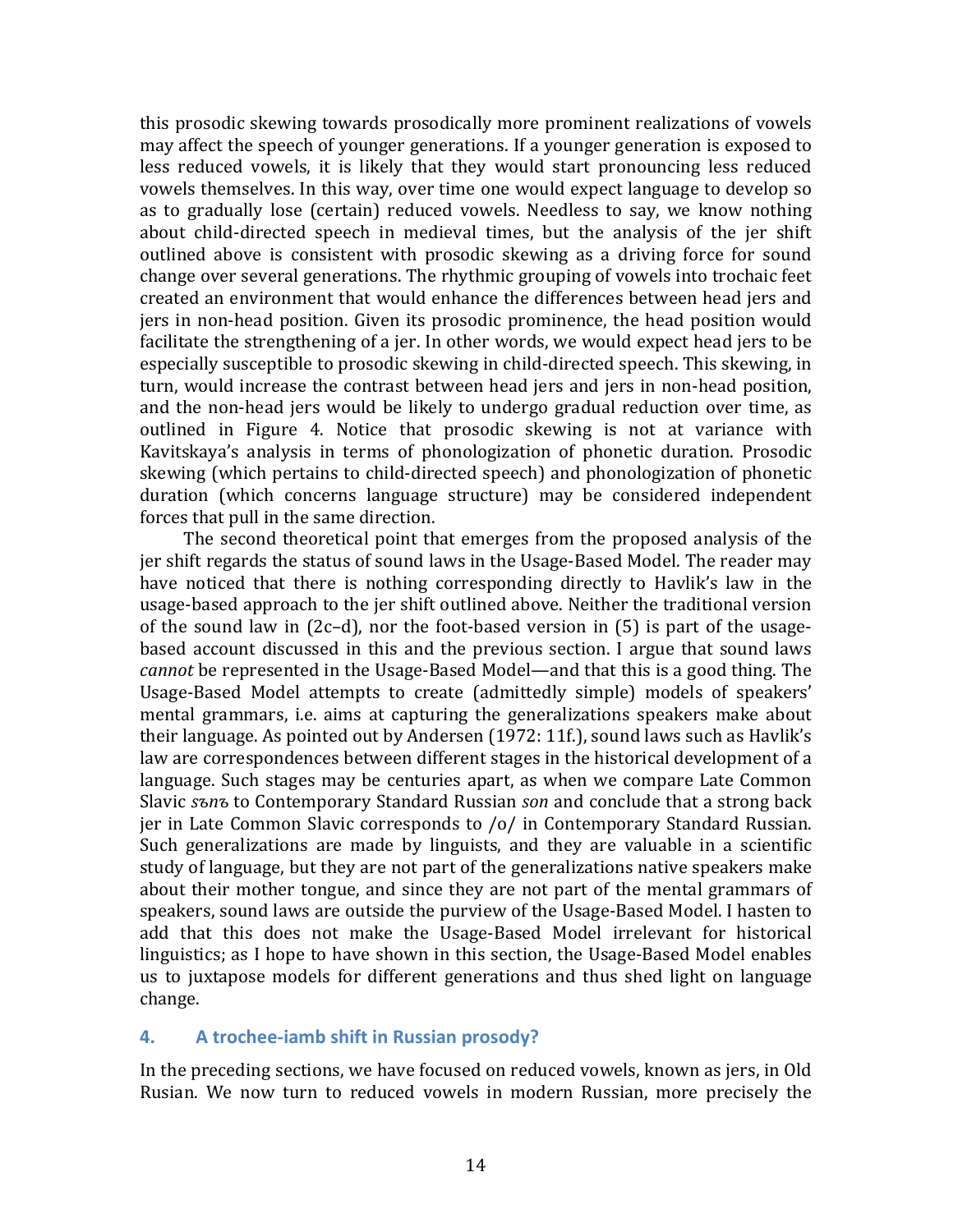phenomenon of *akan'e*. Although there are many differences between the jers and *akan'e*, it is fruitful to relate the phenomena, since in both cases we are dealing with lax vowels with short duration. I propose to connect the jer shift and *akan'e* through what I call the "trochee-iamb shift hypothesis". Two versions may be considered:

- $(8)$  The trochee-iamb shift hypothesis:
	- a. Strong version: Russian has undergone a shift from trochaic to iambic feet.
	- b. Weak version: Russian has undergone a shift from trochaic to iambic feet with regard to vowel reduction.

In short, I argue that the trochaic pattern described in the previous sections was replaced by an iambic system when *akan'e* emerged. The version in (8a) is stronger, since it makes a claim about the prosodic system in general, whereas the weaker version in  $(8b)$  restricts the trochee-iamb shift to a subsystem of Russian prosody, namely vowel reduction. In the following, it is argued that evidence for the weak version of the hypothesis comes from *akan'e*, the reduction of vowels in unstressed syllables. We will return to the strong version in section 5, which is devoted to stress patterns in CSR. I will show that there is evidence for an analysis of CSR stress in terms of trochees. This goes against the strong version and supports the weak version of the trochee-iamb shift hypothesis.

While in the previous sections we have seen that reduced vowels (jers) in Late Common Slavic and Early Old Rusian involved trochaic feet, we now turn to vowel reduction in CSR, which has been analyzed in terms of iambic feet, thus suggesting a prosodic shift from trochees to iambs.<sup>12</sup> In CSR, the /o/ phoneme is pronounced in three different ways according to its position in the word, as can be seen from words like *gorodók* 'small town', where  $\sqrt{\frac{6}{\pi}}$  in the first syllable is realized as [a], the second /o/ as  $\lceil \Lambda \rceil$ , and the third, stressed /o/ as  $\lceil \Omega \rceil$ .<sup>13</sup> In other words, in order to accommodate this vowel reduction pattern, we need to distinguish between three positions in the word:

(9) a. Stressed syllable (where  $\sqrt{o}$  is realized as  $\lceil o \rceil$ )

 

- b. First pretonic syllable (where  $\sqrt{o}$  is realized as  $\lceil \Lambda \rceil$ )
- c. Other unstressed syllables (where  $\sqrt{o}$  is realized as [ə])

While different vowels in different dialects have different realizations (see e.g. Crosswhite  $2001$ ), the fact that we need to distinguish between the three positions in (9) generalizes to all relevant varieties of modern Russian (the so-called "akajuščie govory"), as well as Belarusian. Since the vowel in the first pretonic

<sup>&</sup>lt;sup>12</sup> Halle and Vergnaud (1987) proposed iambic feet based on vowel deletion in words like *zaëm* 'loan' in Russian. When the vowel deletes (cf. genitive singular *zájma*), stress moves to the closest vowel to the left, which Halle and Vergnaud (1987) took to indicate that the two syllables that receive stress constitute an iambic foot. In view of the fact that this argument is based on a fairly marginal morphological pattern, I will not discuss it in the following (see, however, Revithiadou 1998: 122– 123 and Lavitskaya and Kabak 2014: 369 for critical discussion).

<sup>&</sup>lt;sup>13</sup> Instead of  $\lceil \Lambda \rceil$  other researchers prefer  $\lceil a \rceil$  or  $\lceil e \rceil$ . I will not discuss this issue, since the exact phonetic value of the vowel is not important for my line of argumentation. For discussion, the reader is referred to Barnes (2006: 49).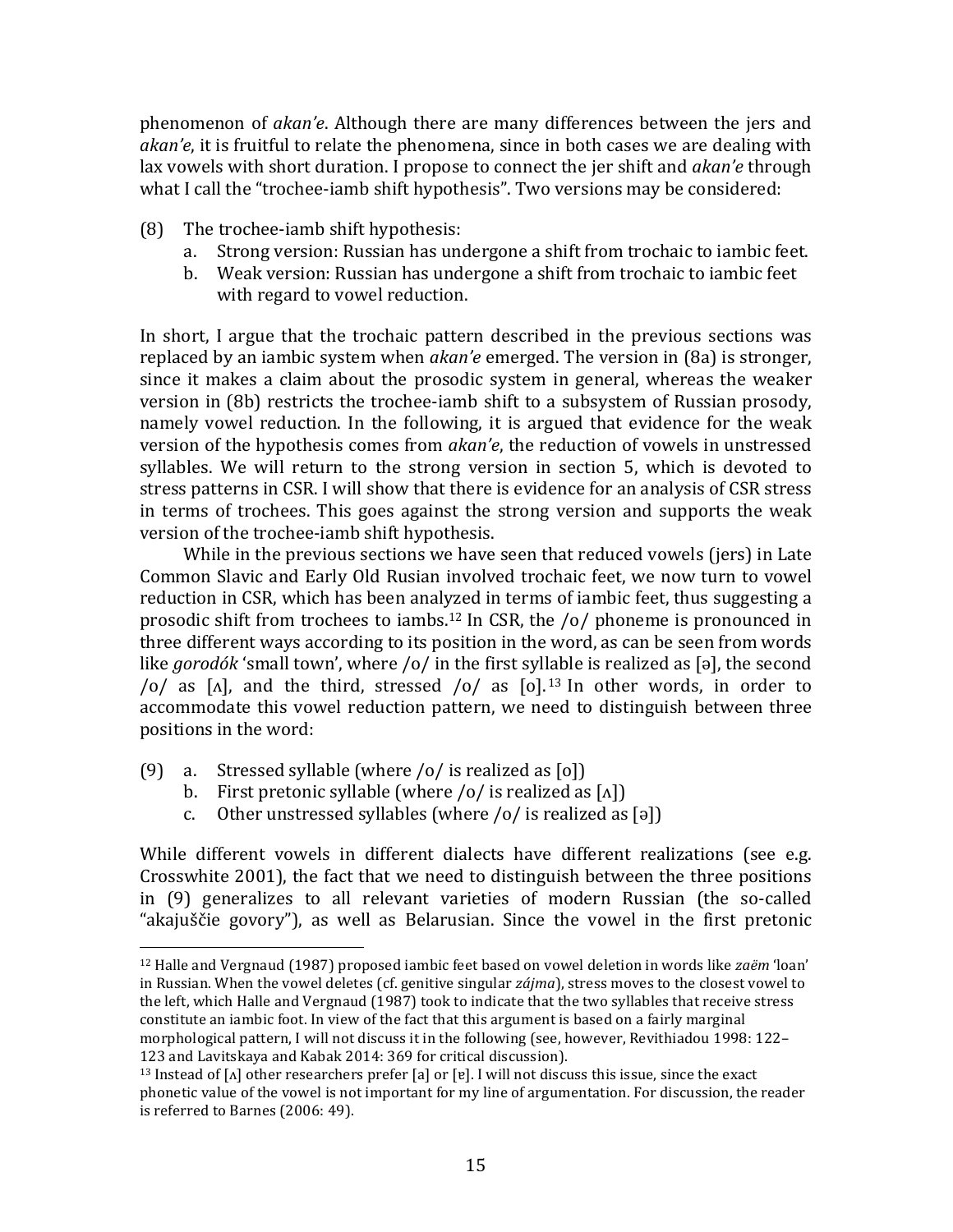syllable (the one immediately preceding the stressed syllable) is less reduced and longer than other unstressed vowels and hence more similar to stressed vowels, the first pretonic and the stressed syllable constitute a prosodic domain.<sup>14</sup> We may analyze *gorodók* as follows:

## (10) ɡə(rʌdók)

 

Here, parentheses represent the domain we are interested in. Since the domain is disyllabic and its head (the stressed syllable) is at the right margin, we may refer to it as an "iambic foot" (see e.g. Alderete 1995, Crosswhite  $2001$ , Gouskova  $2010$ ).<sup>15</sup> With the iambic foot in place, rules for yowel reduction (*akan'e*) can be formulated straightforwardly. For instance, in CSR unstressed  $\frac{1}{0}$  and  $\frac{1}{a}$  after hard consonants are realized as  $\lceil \Delta \rceil$  inside the foot, but as  $\lceil \Theta \rceil$  outside it. The iambic approach also comes with the advantage that it incorporates the Russian data into a general theory of prosodic domains, which facilitates typological comparison with other languages.

However, the situation is more complex than the simple representation in  $(10)$ suggests. In fact, there are three more positions that behave like the first pretonic syllable (see e.g. Matusevič 1976: 99-102, Barnes 2006: 49-51):

- (11) a. Absolute word-initial position (with  $\lceil \Delta \rceil$  in e.g. *ogorod* 'garden')
	- b. Vowel hiatus (with [AA] in e.g. *sootnošenie* 'correlation')
	- c. Phrase-final open syllables (with [A] in e.g. *zerkalo* 'mirror' phrasefinally $]$ <sup>16</sup>

Is it possible to give a unified account of all the positions where we find  $\lceil \Lambda \rceil$ , rather than  $\lceil \varphi \rceil$ ? What does the first pretonic syllable have in common with the three positions in  $(11)$ ? Barnes  $(2006: 51)$  argues that all positions are characterized by additional duration. In other words, vowels have longer duration in the relevant positions, and therefore the less reduced  $\lceil \Lambda \rceil$  is pronounced instead of  $\lceil \vartheta \rceil$ .

On the face of it, Barnes' analysis seems to obviate the need for an iambic foot in Russian, since  $\lceil \Lambda \rceil$  is not limited to the first pretonic syllable, but rather occurs in a number of different positions with additional duration (Lavitskaya and Kabak 2014: 380). Upon closer inspection, however, I argue that the facts lend support to an analysis in terms of an iambic foot. If we follow Barnes (2006) and accept that phonetic duration is the best predictor of the degree of vowel reduction in CSR, the question is how different durations are assigned to different unstressed syllables. Barnes (2006: 66) argues that the positions in (11) "receive additional duration for

<sup>&</sup>lt;sup>14</sup> For some speakers, the first pretonic syllable may be longer than the stressed syllable. For discussion with references, see Gouskova 2010: 422-423.

 $15$  In a somewhat different analysis, Bethin (2006) attributes the special properties of the first pretonic syllable to tonal spreading from the following stressed vowel. However, as argued by Gouskova (2010), Bethin's analysis is not at variance with an iambic foot, since the iamb could be the domain of tonal spreading.

 $16$  I use Barnes' (2006) characterization of this position rather than Matusevic's (1976) "polnyj stil'". However, both authors agree that the pronunciation of  $[\Lambda]$  instead of  $[\circ]$  is due to the longer duration of vowels in the relevant position.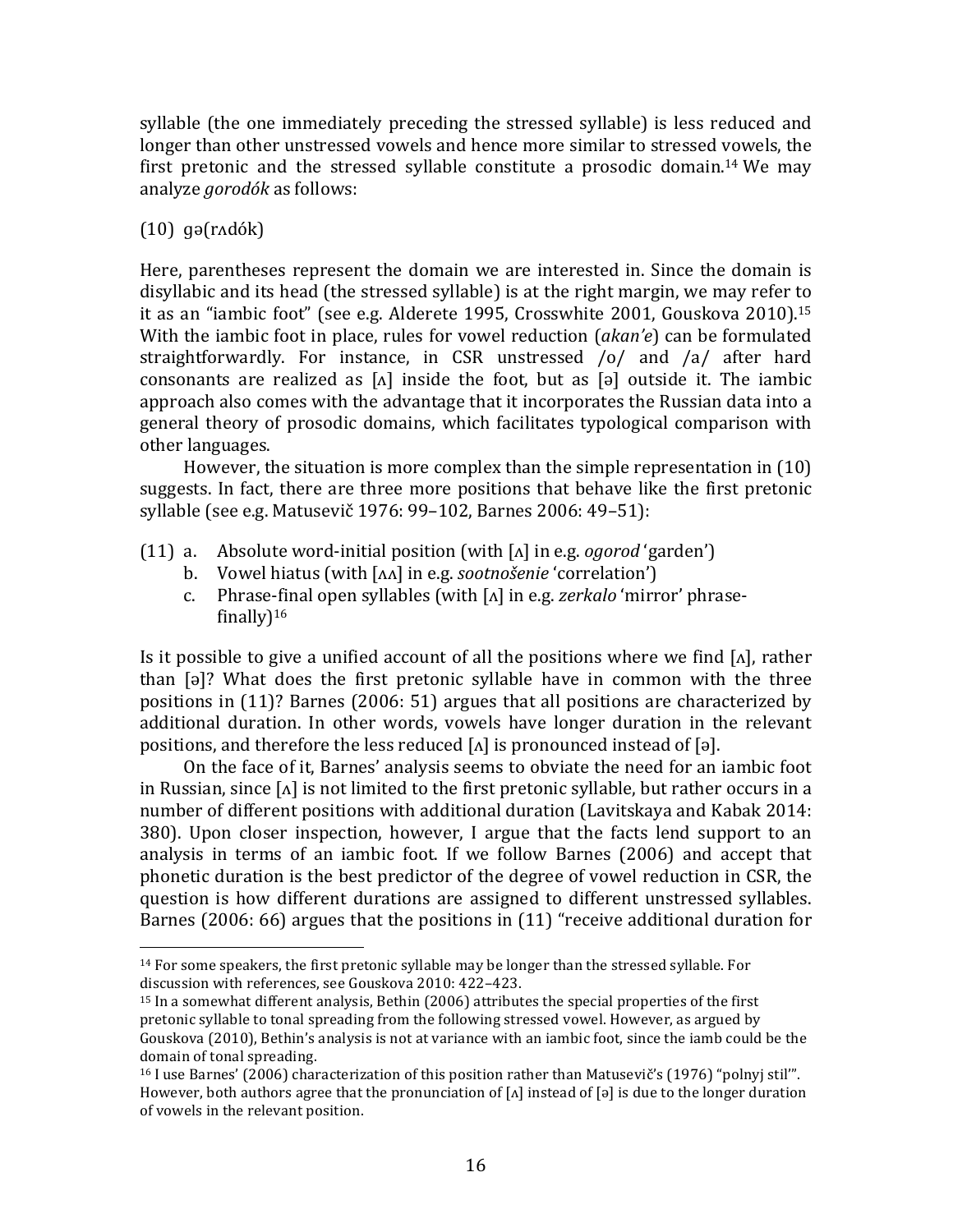reasons not specific to the phonology of Russian". In other words, the additional duration in these positions are due to general phonetic properties that are not unique to the prosodic system of Russian. For this reason, these properties are not among the facts a child needs to learn when s/he acquires Russian, and these properties therefore need not be specified in the grammar of Russian. However, as pointed out by Barnes  $(2006: 66)$ , the additional length of the first pretonic syllable is *not* due to general phonetic factors, but rather a property of "certain Slavic languages in particular". In other words, in order to acquire the prosody of Russian, children must figure out that the first pretonic syllable has longer duration than other unstressed syllables, and that the first pretonic syllable therefore is more similar to the stressed syllable than other unstressed syllables are. This is exactly the generalization that the iambic foot in  $(10)$  is designed to capture. I conclude that the additional duration of the first pretonic syllable is a language-specific property of CSR, which must be specified in the grammar of Russian, and that it lends support to iambic feet in CSR.

What are the diachronic implications of the analysis of CSR vowel reduction discussed above? If we accept that reduced vowels (jers) in Late Common Slavic and Early Old Rusian represented a trochaic pattern, the finding that CSR vowel reduction involves iambic feet suggests that a shift from trochees to iambs must have taken place. However, before we can accept the (weaker version of the) trochee-iamb shift hypothesis in (8), we must discuss chronology, motivation, and typological parallels of the proposed trochee-iamb shift.

With regard to chronology, the crucial question is when *akan'e* emerged. As is well known, this is a controversial issue in Slavic linguistics.<sup>17</sup> Some scholars (including Shevelov 1965: 386–387) connect the emergence of *akan'e* to the development of /o/ and /a/ in Common Slavic and accordingly place the emergence of *akan'e* as far back as in the ninth or tenth centuries. What appears to be the majority view, however, is that *akan'e* took place in Old Rusian in the 1300s (see e.g. Knjazev 2000). Although an early emergence of *akan'e* cannot be excluded, the fact that the earliest textual evidence for *akan'e* comes from the late 1300s strongly speaks in favor of the 1300s as the time when *akan'e* arose (see e.g. Kiparsky 1963: 141, Galinskaja 2009: 147f.).

Exactly when the fall of the jers occurred is difficult to pinpoint. Since the jer shift affected all Slavic languages (with the possible exception of Polabian, Kiparsky 1963: 93), but changed different languages in different ways, it is clear that the jer shift was a long process that started in Late Common Slavic and was completed after the break-up of Slavic unity. It is believed that the jer shift started in the western part of the South Slavic area and gradually spread to the northeastern parts of the Slavic territory (Kiparsky 1963: 93, Shevelov 1965: 459, Isačenko 1970: 73). This makes it even harder to date the jer shift in East Slavic; since most written sources display some degree of Church Slavic/South Slavic influence, words showing reflexes of the jer shift may be due to Church Slavic spelling rather than East Slavic

 

<sup>&</sup>lt;sup>17</sup> An extensive overview of the copious literature on the genesis of *akan'e*, which includes seminal works such as Jakobson 1929/1971, is beyond the scope of the present study. The reader is referred to Bethin (1998: 152-154, 2010: 12-13).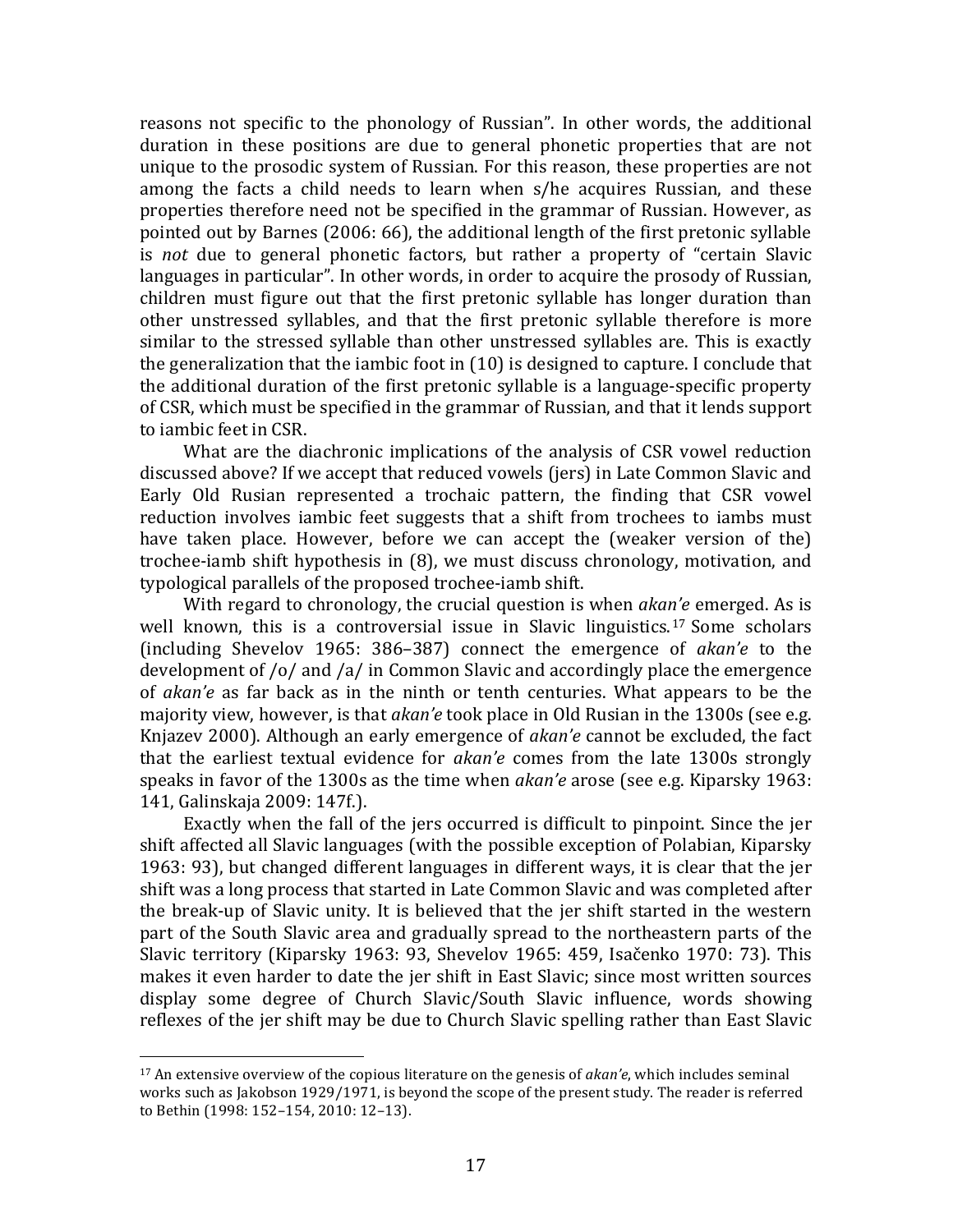pronunciation. While estimates vary somewhat, most scholars assume that the completion of the jer shift took place in Old Rusian (i.e. the northern part of the East Slavic area) between  $1100$  and  $1250$  (Kiparsky 1963: 98, Shevelov 1965: 459, Isačenko 1970: 74). If we accept these chronologies, it seems that the trochee-iamb shift was a swift change that took place over a few generations in the 1200s and 1300s.

The question now arises as to why such a radical change in the prosody happened so fast. Is it possible to pinpoint any motivating factors? As Isačenko  $(1970: 90f)$  aptly observes, the jer shift had "thoroughly shaken the whole morphophonemic system of East Slavic", and it represented the beginning of what he (1970: 122f.) refers to as "a period of trial and error". While Isačenko's focus is on morphophonology, it seems reasonable to say that the phonology proper was equally "shaken", given the far-reaching consequences the jer shift had for phonology (emergence of closed syllables, consonant clusters, devoicing of obstruents in word-final position etc.). In other words, it is not very surprising that this period of trial and error included radical changes in the prosody as well.

It is likely that language-external factors played an important role in the period of trial and error. It has been suggested that the emergence of *akan'e* was a substrate phenomenon (Shevelov 1965: 386-387, Veenker 1967: 25-35, Grenoble 2012: 584). While this is clearly speculative, it is not far-fetched, since we are dealing with a period of East Slavic expansion to the northeast into areas inhabited by peoples speaking other languages. Grenoble (2012: 584) lists the emergence of *akan'e* as a salient example of Finno-Ugric substrate influence on Russian, and Veenker (1967: 29–35) points to Moksha Mordvinian as the most likely Finno-Ugric language that may have motivated the emergence of *akan'e* in Russian.

A possible typological parallel involving a shift from trochees to iambs is French, although the foot structure of French is a controversial topic where a number of different analyses have been advanced (see Andreassen and Eychenne 2013 for discussion). It seems uncontroversial, however, that the development from Classical Latin to Old French involved considerable prosodic restructuring, which affected foot structure. Classical Latin had stress on the penultimate syllable if it was heavy, while stress otherwise fell on the antepenult. As pointed out by Jacobs (1992: 66), this situation can be analyzed in terms of a left dominant (i.e. trochaic) foot, which was quantity sensitive in the sense that the head was on the antepenult unless the penult was heavy. As a result of syncope and apocope, the prosodic system underwent radical restructuring, and Old French had stress on the final syllable (except when the word ended in a schwa). Jacobs  $(1992: 68)$  analyzes Old French as having a right dominant (i.e. iambic) foot at the end of the word. While the details are beyond the scope of the present study, the analysis suggests that Old Rusian is not unique in undergoing a prosodic shift of the type explored in the present study. Interestingly, the changes in the Old French phonological system may to some extent be motivated by a Celtic substrate (see Hock 1988: 481–485 for discussion), thus lending support to the idea of a substrate motivation for the trochee-iamb shift in Old Rusian outlined in the previous paragraph.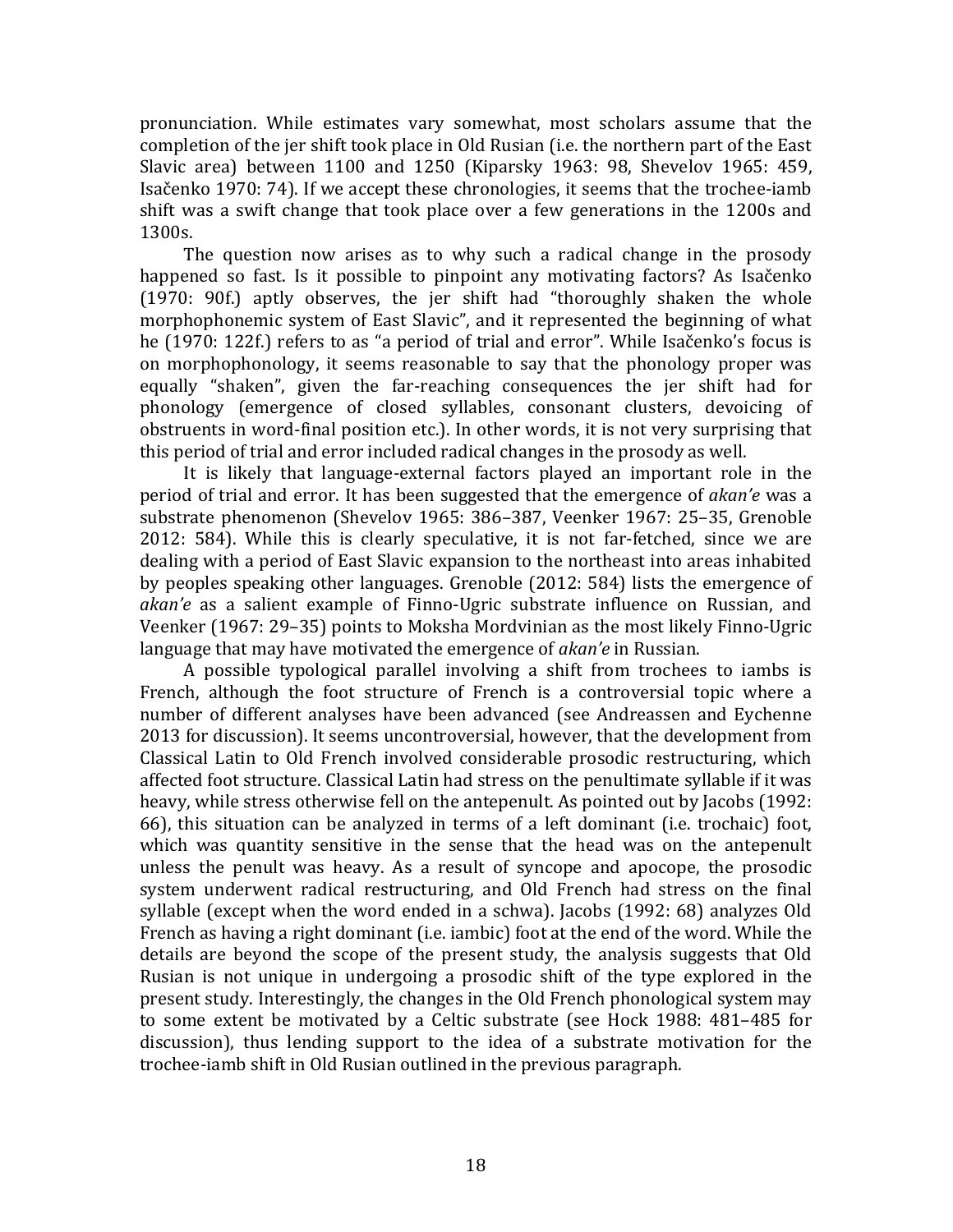#### **5. Contemporary Standard Russian—a** "switch language"?

In the previous section, we saw that there is support for the weaker version of the trochee-iamb shift hypothesis in (8), insofar as the iambic patterns for vowel reduction in CSR succeeded trochees for reduced vowels (jers) in Late Common Slavic and Early Old Rusian. The question now arises as to whether there is evidence for the stronger version of the hypothesis, *i.e.* whether the trochee-iamb shift pertains to the prosodic system in general, not just to vowel reduction. Although detailed discussion of the CSR stress system is beyond the scope of the present article, I will review some evidence from primary and secondary stress in favor of trochaic feet in CSR. This goes against the strong version of the trochee-iamb shift hypothesis, but at the same time paves the way for an interesting claim about CSR prosody. Taken together, the finding that vowel reduction is based on iambic feet while stress involves trochees suggests that CSR may be a "switch language", i.e. a language that employs different foot types for different purposes.

#### **5.1. Primary stress and trochaic feet**

Several scholars have analyzed the CSR stress pattern in terms of trochaic feet (see Halle and Idsardi 1996, Halle 1997, Revithiadou 1998, Mołczanow et al. 2013, and Lavitskaya and Kabak 2014). Simplifying somewhat, Halle and Idsardi (1996: 415) assume that words like *koróva* 'cow' have stress on both the stem and the ending in underlying representation (i.e. *koróvá*). The two underlyingly stressed syllables form a trochaic foot, and the underlying stress on the ending is deleted since it is not the head of the foot. Halle and Idsardi demonstrate that it is possible to describe the Russian stress system with the underlying representations and rules they assume, and their approach facilitates typological comparisons of stress systems across  $l$ anguages. However, whether the approach has any psychological reality (i.e. mirrors the mental grammars of native speakers of modern Russian) remains unclear since Halle and Idsardi essentially reconstruct the stress system from before the fall of the jers and transpose it to modern Russian (see Lavitskaya and Kabak 2014: 367–368 for critical discussion). In Halle's (1997: 309, see also Halle and Vergnaud 1987: 72) own words, "[t]he central features of the prosodic system of the Indo-European protolanguage [...] [have] survived essentially intact in many wellstudied I[ndo-]E[uropean] languages, Russian, Serbo-Croatian, Sanskrit and standard Lithuanian, for example".

Halle and Idsardi's approach to Russian stress is purely syntagmatic in the sense that the rules negotiate the accentual properties of a string of morphemes that constitute a word. A syntagmatic analysis along the lines of Halle and Idsardi represents a standard assumption in generative work on phonology, but recent years have witnessed a renewed interest in the relationship between phonological patterns and morphological paradigms (see e.g. Burzio 1996, Steriade 2000, Kenstowicz 2005, McCarthy 2005, Albright 2011, Bethin 2012a-b and references therein). In-depth discussion of the various theoretical proposals and the evidence that support them is beyond the scope of the present study. Instead, I will discuss data concerning stress in Russian that offer strong empirical evidence in favor of a paradigmatic approach.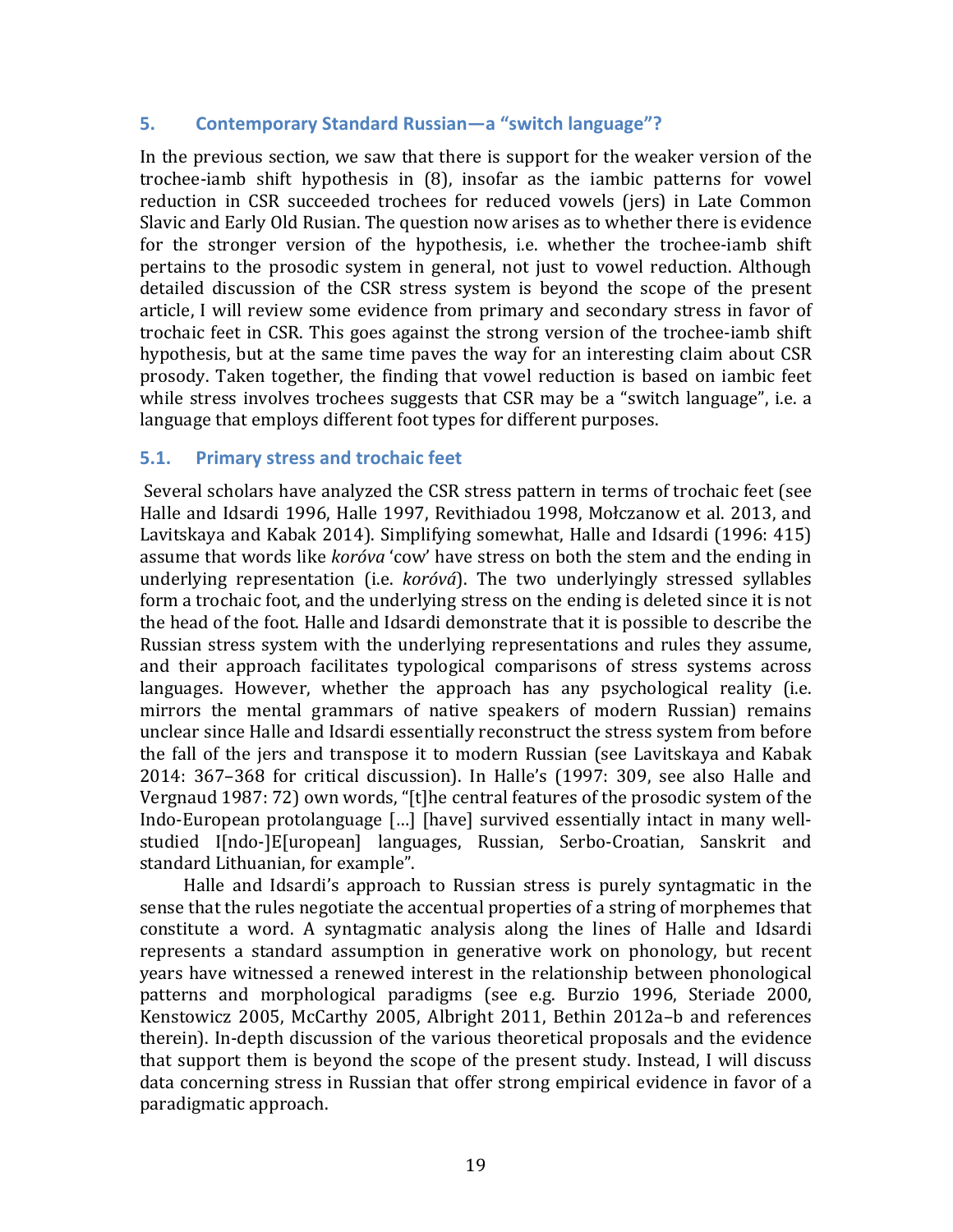In CSR, stress relates to morphological paradigms in six different ways, which Zaliznjak 1967 refers to as stress patterns  $a-f^{18}$  This is shown in Figure 5, where each cell stands for one of the four relevant subparadigms, viz. the nominative singular, the nominative plural, the oblique singular, and the oblique plural. I use "oblique" (obl) as a cover term for all cases that are different from the nominative. If a subparadigm receives stress on a syllable that is part of the stem ("stem stress"), the relevant cell is white, whereas subparadigms where stress falls on a syllable that belongs to the inflectional ending ("ending stress") is shaded. Two generalizations emerge from the figure. First, it is clear that for a given word stress is uniform within a subparadigm in the sense that stress has the same locus in all forms belonging to the relevant subparadigm. This is what Nesset (2015: 278) refers to as "subparadigm uniformity". Thus, if for the noun *žená* 'wife' we know that the dative plural has stress on the stem (*žënam*), we also know that the locative plural receives stress on the stem (*žënax*), since subparadigm uniformity entails that the locative and dative plural forms have the same stress placement.

| a:               |           | $\mathbf{b}$ :   |                  | $\mathbf{C}$ : |                  |                  |
|------------------|-----------|------------------|------------------|----------------|------------------|------------------|
| N <sub>sg</sub>  | N pl      | N <sub>sg</sub>  | N <sub>pl</sub>  |                | N <sub>sg</sub>  | N <sub>pl</sub>  |
| Obl<br>sg        | Obl<br>pl | Obl<br>sg        | <b>Obl</b><br>pl |                | Obl<br>sg        | <b>Obl</b><br>pl |
| d:               |           | e:               |                  |                | f:               |                  |
| N <sub>sg</sub>  | N pl      | N <sub>sg</sub>  | N pl             |                | N <sub>sg</sub>  | N pl             |
| <b>Obl</b><br>sg | Obl<br>pl | <b>Obl</b><br>sg | Obl<br>pl        |                | <b>Obl</b><br>sg | <b>Obl</b><br>pl |

**Figure 5: Major stress patterns in Contemporary Standard Russian (letter codes from Zaliznjak 1967)** 

The second generalization that emerges from Figure  $5$  is that stress is closely related to grammatical meaning (inflectional features). Patterns c-f, which represent so-called mobile stress, i.e. patterns where part of the paradigm has stem stress and another part ending stress, illustrate this. In patterns c (*mésto* 'place', nominative plural *mestá*) and d (*žená* 'wife', nominative plural *žëny*) mobile stress creates an opposition between the singular and the plural. In pattern e (*novost'* 'news', genitive plural *novostéj*) mobile stress singles out the oblique cases in the plural, whereas in the smaller class of words like *svečá* 'candle' in pattern f

 

 $18$  Admittedly, there are some minor patterns that involve less well behaved morphological splits in the paradigm, such as Zalizniak's class  $f'$  with stress retraction in the nominative plural and accusative singular (cf. *ruká* 'hand, arm' with nominative plural *rúki* and accusative singular *rúku*). However, since minor patterns like this concern small and closed classes of words, they do not jeopardize the general validity of a paradigmatic approach to Russian stress.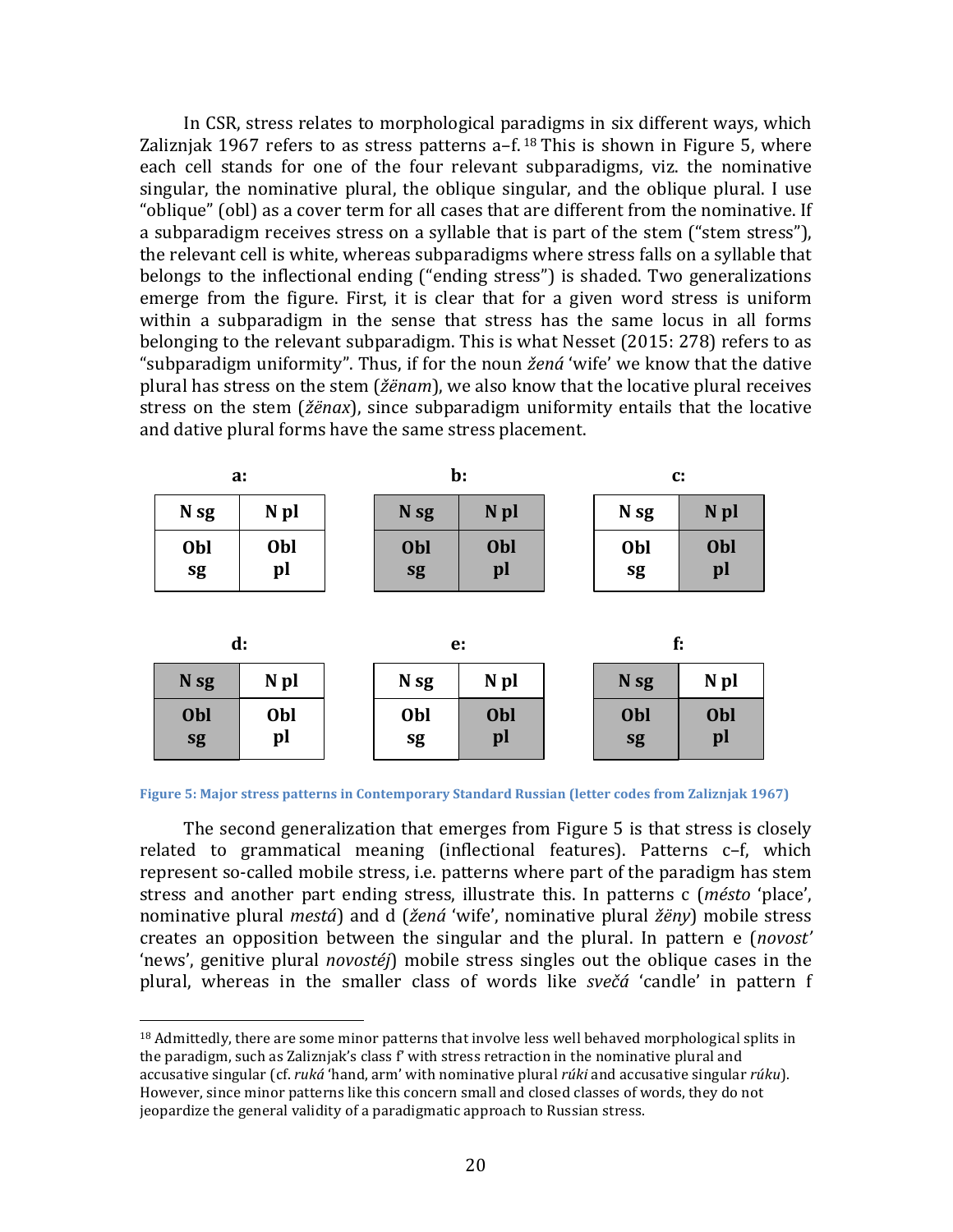(nominative plural *svéči*, genitive plural *svečéj*) mobile stress sets the nominative plural apart from the rest of the paradigm. What this shows is that stress can be analyzed as a morphological marker of well-behaved sets of inflectional features: the plural (as in patterns  $c-d$ ), the oblique cases in the plural (as in pattern  $e$ ) or the nominative plural (as in pattern  $f$ ).

If we go back to a purely syntagmatic approach to Russian stress, and assume that the stress placement of an inflected word depends totally on the interplay of the morphemes of the word, we are not in a position to capture the generalizations about subparadigm uniformity and stress as a marker of inflectional features since under the syntagmatic approach there is no straightforward way to refer to the morphological paradigm. Moreover, a syntagmatic approach would lead us to expect a random distribution of inflected forms with stem stress and ending stress in the paradigm. In other words, one would expect to find words where stress jumps back and forth between the stem and the ending in the various inflected forms of the paradigm, e.g. as visualized in Figure 6. However, this prediction of the syntagmatic approach is not borne out by the facts; stress patterns of the type given in Figure 6 are not characteristic of CSR. There is strong synchronic and diachronic evidence that this is a systematic property of the Russian grammar that an adequate linguistic analysis should seek to capture. As for the synchronic analysis of CSR, Nesset (1994) gives evidence from psycholinguistic experiments with nonce words indicating that mobile stress patterns are part of speakers' mental grammars. With regard to diachronic evidence, the patterns in Figure 5 are the result of a series of analogical changes meticulously documented by Zaliznjak (1985: 168–188). In Old Rusian, the relationship between stress and inflectional features was much less straightforward  $(i.e.$  closer to the pattern in Figure  $6$ ), but the system has undergone regularization, which indicates that it is closely related to morphology.

#### **Unattested:**

| N <sub>Sg</sub>                               | N <sub>Pl</sub> |  |  |
|-----------------------------------------------|-----------------|--|--|
| ≌<br>$\bullet$                                |                 |  |  |
| $\overline{\mathbf{B}}$<br>$\overline{\bf s}$ | lura<br>Ξ       |  |  |
| ౚ                                             | Е<br>గా         |  |  |

**Figure 6: Unattested stress pattern with no straightforward connection between stress and inflectional features**

The paradigmatic generalizations reviewed above pave the way for a morphological approach to the Russian stress system, whereby mobile stress is analyzed as a marker of inflectional features (plural, oblique cases plural, nominative plural) in the same way as inflectional endings are markers of number and case. This morphological approach has long traditions (see e.g. Zaliznjak's 1967 influential treatment), although the role of stress as a marker of inflectional features is often not made explicit (see, however, Nesset 1994 and 2015 for discussion). While the details of the morphological approach to Russian stress need not concern us here, it is important to notice that there is no need for trochaic feet in this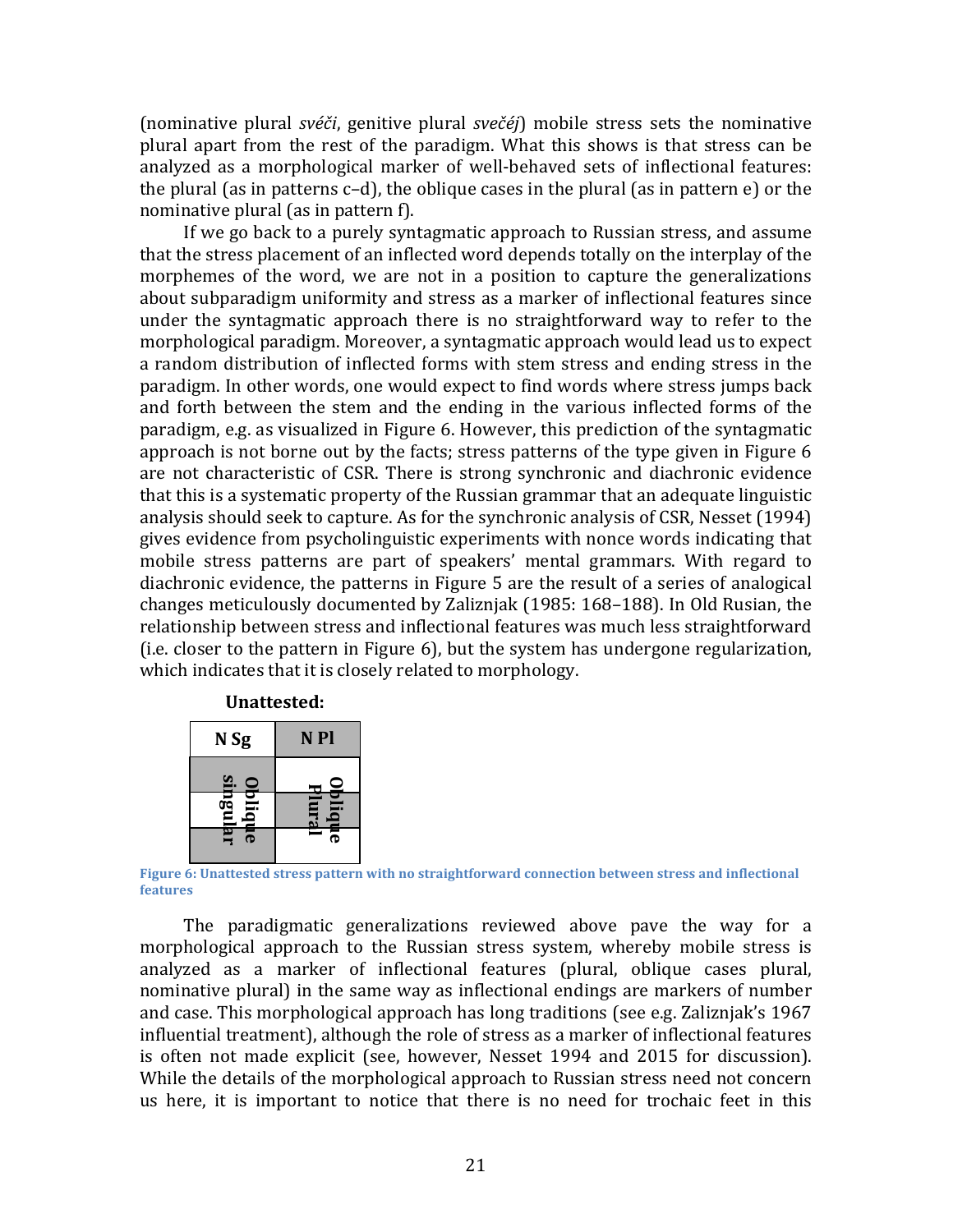approach. The stress placement of an inflected form of a word, say, the nominative plural *mestá* of *mésto* 'place', can be accounted for by a morphological rule, which changes the stress placement from the stem to the ending in the inflected form in question. There is no need to refer to a trochaic foot in such a rule, which therefore does not provide evidence in favor of trochaic feet.

Given that the Russian stress system is to a large extent morphologized, is it possible to tease apart the morphological (paradigmatic) aspects of the system from its purely phonological properties? One way to do that is to analyze stress in indeclinable words; since such words do not inflect, stress placement cannot be influenced by morphological factors (inflectional features). In order to circumvent the problem of morphological influence on stress and identify the default stress placement in Russian, Lavitskaya and Kabak (2014) carried out an experimental study of stress placement in indeclinable nouns. For the nonce words included in their experiment, they found that "stress in words ending in consonants is overwhelmingly final whereas in those ending in vowels, it is penultimate" (Lavitskaya and Kabak 2014: 376):

- $(12)$  a. C-final words: CVCVC (final stress)
	- b. V-final words:  $CVCVCV$  (penultimate stress)

As pointed out by Lavitskaya and Kabak  $(2014: 380)$ , the pattern in  $(12b)$  can be analyzed as a trochaic foot built at the right edge of the word. In an attempt to provide a unified analysis of both patterns in (12), they propose an abstract underlying vowel at the end of words that are C-final on the surface (Lavitskaya and Kabak 2014: 380). This move enables them to assume a trochaic foot for both  $(12a)$ and  $(12b)$ . Unfortunately, there does not appear to be much independent evidence for the postulated abstract vowel in C-final indeclinable words. For declinable words one could argue that a final abstract vowel /ъ/ in, say, *stol-ъ* 'table' is a marker of the morphological features nominative and singular and thus contrasts with overt endings such as  $/a/$  in the genitive singular,  $/u/$  in the dative singular, etc. However, no such argument can be made for indeclinable words like *barókko* 'baroque'; since such words have the same form throughout the paradigm, one would have to accept a very abstract analysis, whereby all forms of the paradigm would have abstract endings that would never surface. It is hard to find any independent evidence for an analysis along these lines.

An alternative strategy for a unified analysis of  $(12a-b)$ , which Lavitskaya and Kabak  $(2014)$  do not pursue, is to assume moraic trochees instead of syllabic trochees.<sup>19</sup> Moraic trochees consist of two moras, while syllabic trochees unite two syllables. If we assign one mora to each vowel, and one mora to consonants in the syllable coda, we can reanalyze the patterns in (12a-b) as follows (each mora is marked with a subscript Greek ϻ):

(13) a. C-final words:  $CV<sub>H</sub>(C<sup>v</sup><sub>H</sub>(C<sup>v</sup>)$ (final stress)

 

b. V-final words:  $CV<sub>H</sub>(C<sub>V<sub>H</sub></sub>(CV<sub>H</sub>)$  (penultimate stress)

 $19$  I am indepted to my colleague Julia Kuznetsova (p.c.), who pointed this out to me.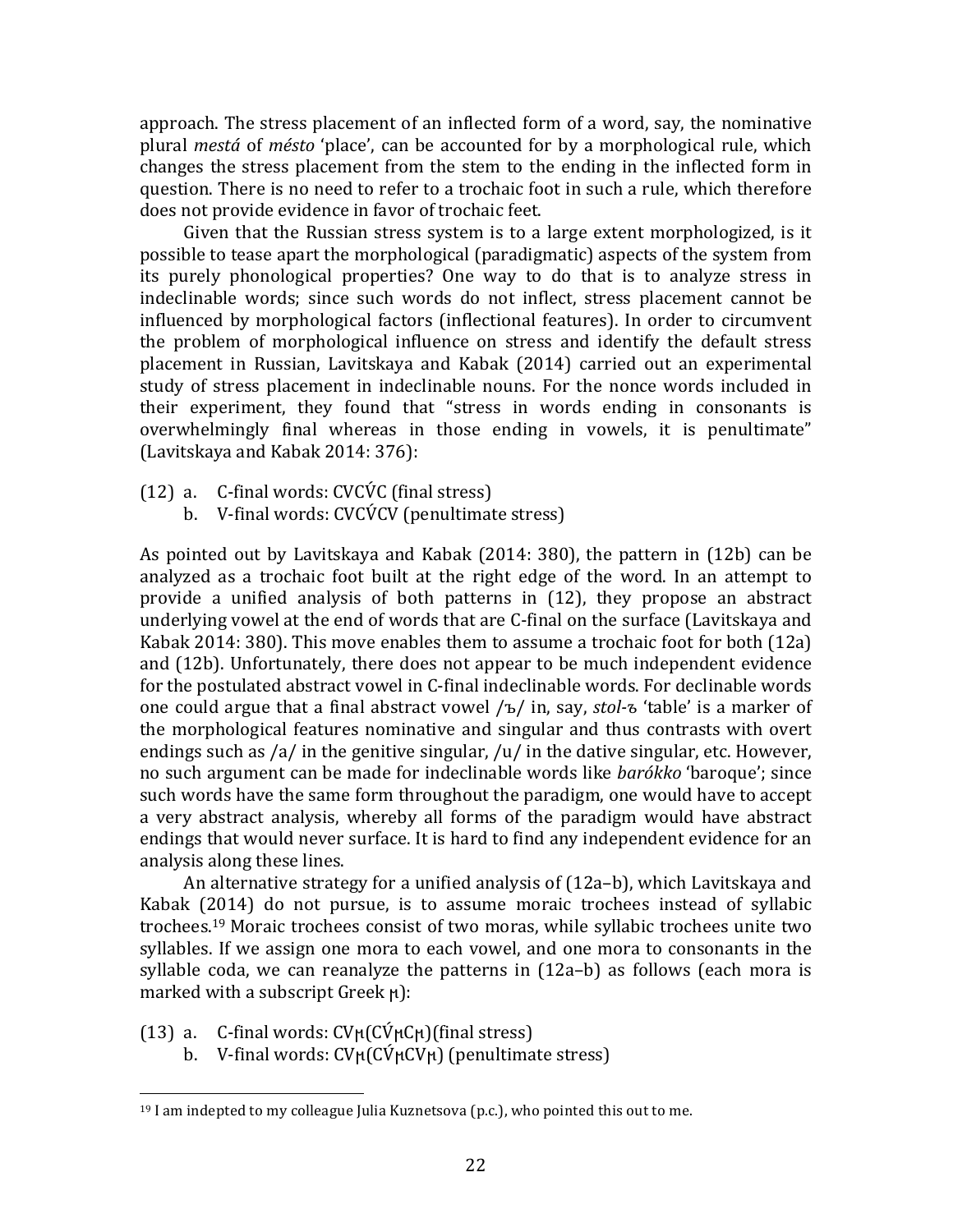As shown in  $(13)$ , both C-final and V-final words display a right-aligned moraic trochee, which consists of two moras. Arguably, an analysis in terms of moraic trochees is somewhat unorthodox and speculative, and it raises the important question as to whether there is any independent evidence for coda moraicity in CSR. However, while this question is beyond the scope of the present study, it is clear that an analysis in terms of a right-aligned moraic trochee facilitates a unified analysis of Lavitskaya and Kabak's data—both C-final and V-final words. Even if one opts for a more traditional analysis based on syllabic feet and gives up a unified analysis of the patterns in  $(13a-b)$ , it seems clear that  $(13b)$  involves a trochee headed by the penultimate syllable that carries stress. Regardless of which analysis one adopts. I conclude that CSR primary stress lends substantial support to a trochaic foot headed by the penultimate syllable that carries stress.

## **5.2. Secondary stress and trochaic feet**

Arguments for rhythmic grouping of syllables, and hence for feet, come from secondary stress. In the following, we will see that secondary stress provides some evidence for trochaic feet, and hence further corroborates the conclusion from the previous section. However, Russian secondary stress is a somewhat understudied area and the facts are complex, which makes interpretation difficult. On the basis of a few isolated examples Revithiadou (1998: 123) makes a case for trochaic feet. For instance, she analyzes *motopexota* 'motorized infantry' in terms of two trochaic feet:  $(moto)pe(xóta)$ . Gouskova  $(2010)$  and Gouskova and Roon  $(2013)$  offer a thorough analysis of secondary stress in subordinating compounds consisting of two or more stems connected by "linking vowels". Consider the following examples (from Gouskova 2010; ' stands for primary stress and ` represents secondary stress):

(14) a. oborònosposóbnost' 'defense capability' (left stem with fixed stem stress, Zaliznjak's type a)

b. koràblestroénie 'ship building' (left stem with fixed ending stress, Zaliznjak's type  $b$ )

c. gòlovotjápstvo 'negligence' (left stem with mobile stress, Zaliznjak's type f)

According to Gouskova (2010) and Gouskova and Roon (2013), the left stems with fixed stem stress (Zaliznjak's type a, see Figure 5) receive secondary stress on the syllable that attracts stress in the corresponding full word. Thus, since *oboróna* 'defense' takes stress on the last syllable of the stem, this syllable receives secondary stress in *oborònosposóbnost'* in (14a). This does not offer an argument for any foot structure; the location of the stress is an idiosyncratic fact about the word/stem in question that language learners must acquire on an item-by-item basis. No phonological rule involving foot structure guides that learning process.

For left stems with fixed ending stress (Zaliznjak's type b, see Figure 5), on the other hand, secondary stress is introduced by a phonological rule, which according to Gouskova (2010) places stress on the stem-final syllable (see *koràblestroénie* 'ship building' in  $(14b)$ ). This would be compatible with an analysis in terms of a trochaic foot comprising the syllable with secondary stress and the following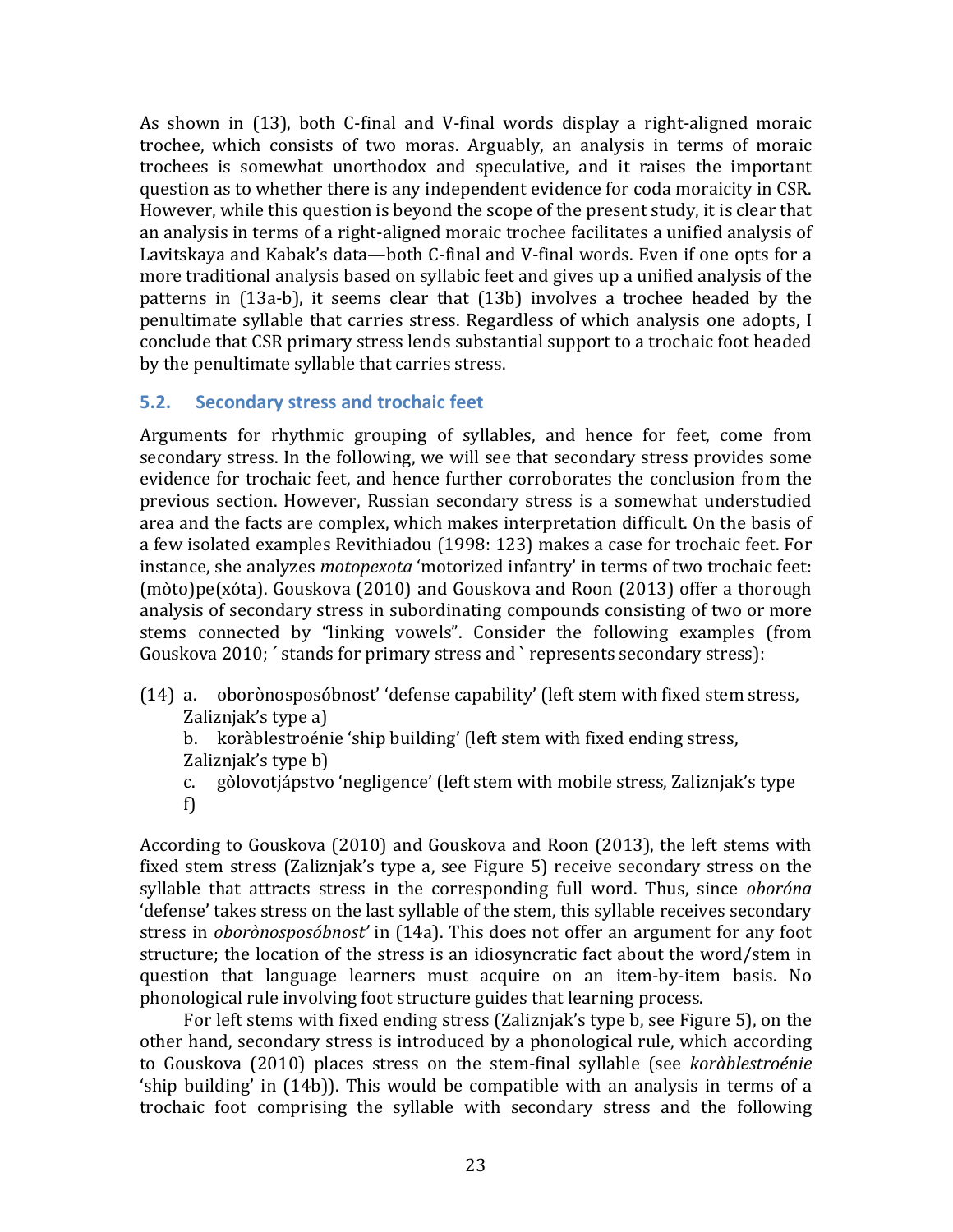"linking vowel", i.e. *ko(ràble)stro(éni)e*, although Gouskova, whose focus is not on foot structure, does not pursue such an analysis. The fact that the linking vowel strongly resists (secondary) stress (Gouskova 2010: 399) is compatible with an analysis where it is the non-head of a trochaic foot. The foot structure *ko(ràble)stro(éni)e* thus captures that stress falls on the stem-final syllable /ra/, while the following syllable, which contains the linking vowel, cannot receive stress.

According to Gouskova (2010), left stems with mobile stress (e.g. *golová* 'head', which belongs to Zaliznjak's type f, see Figure 5) default to secondary stress on the word-initial syllable, as in *gòlovotjápstvo* 'negligence' in (14c). In order to capture this generalization one could assume a phonological rule that assign a trochaic foot to the left edge of the word, i.e. *(gòlo)vo(tjápstvo)*.

In sum, even though the system is complex due to the interaction of several factors, it seems that secondary stress lends some support to trochaic feet.

# **5.3. Trochees and iambs in "switch languages"**

Although the situation is far from clear, the Russian system of primary and secondary stress appears to provide at least some substantial evidence in favor of trochaic feet. This is at variance with the strong version of the trochee-iamb shift hypothesis in  $(8a)$ , and at the same time leaves us with a seemingly contradictory picture, whereby vowel reduction employs iambs, while stress has trochees. However, there appear to be typological parallels from "switch languages", i.e. languages where both trochees and iambs are attested at the same time. For example, Houghton (2013), who relies on data from Dixon (1977 and 1981), analyzes the Australian languages Yidiny and Wargamay as "switch languages", where productive processes are sensitive to both trochaic and iambic feet. For example, according to Houghton (2013: 133) Yidiny has a reduplication rule, whereby a plural is created by reduplication of a foot. Importantly, if the root involves a trochaic foot, the domain of reduplication is a trochee, whereas an iamb is reduplicated for iambic roots. Thus, the plural of the trochaic (bú.na) 'woman' is (bú.na).(bú.na) with two trochaic feet (Houghton 2013: 141; parentheses refer to foot boundaries and full stops represent syllable boundaries). The plural of (mu.lá).ri 'initiated man', which involves an iambic foot followed by an unfooted syllable, is (mu.lá).(mu.lá).ri with two iambs before the unfooted final syllable. In view of the evidence adduced in sections 5.1 and 5.2 it does not seem far-fetched to analyze Russian as a "switch language", where vowel reduction involves iambs and stress placement trochees.

## **6. Conclusion**

The contribution of the present study can be summarized as follows. First, we have seen that the jer shift can be analyzed in terms of a trochaic pattern, whereby jers fell unless they headed a foot. Second, the foot-based approach has been shown to be superior to the counting mechanism of the traditional version of Havlik's law, since the foot-based account avoids *ad hoc* stipulations and facilitates crosslinguistic comparison. Third, it has been argued that the  $ier$  shift was part of a trochee-iamb shift, in the sense that iambs succeeded trochees in the prosodic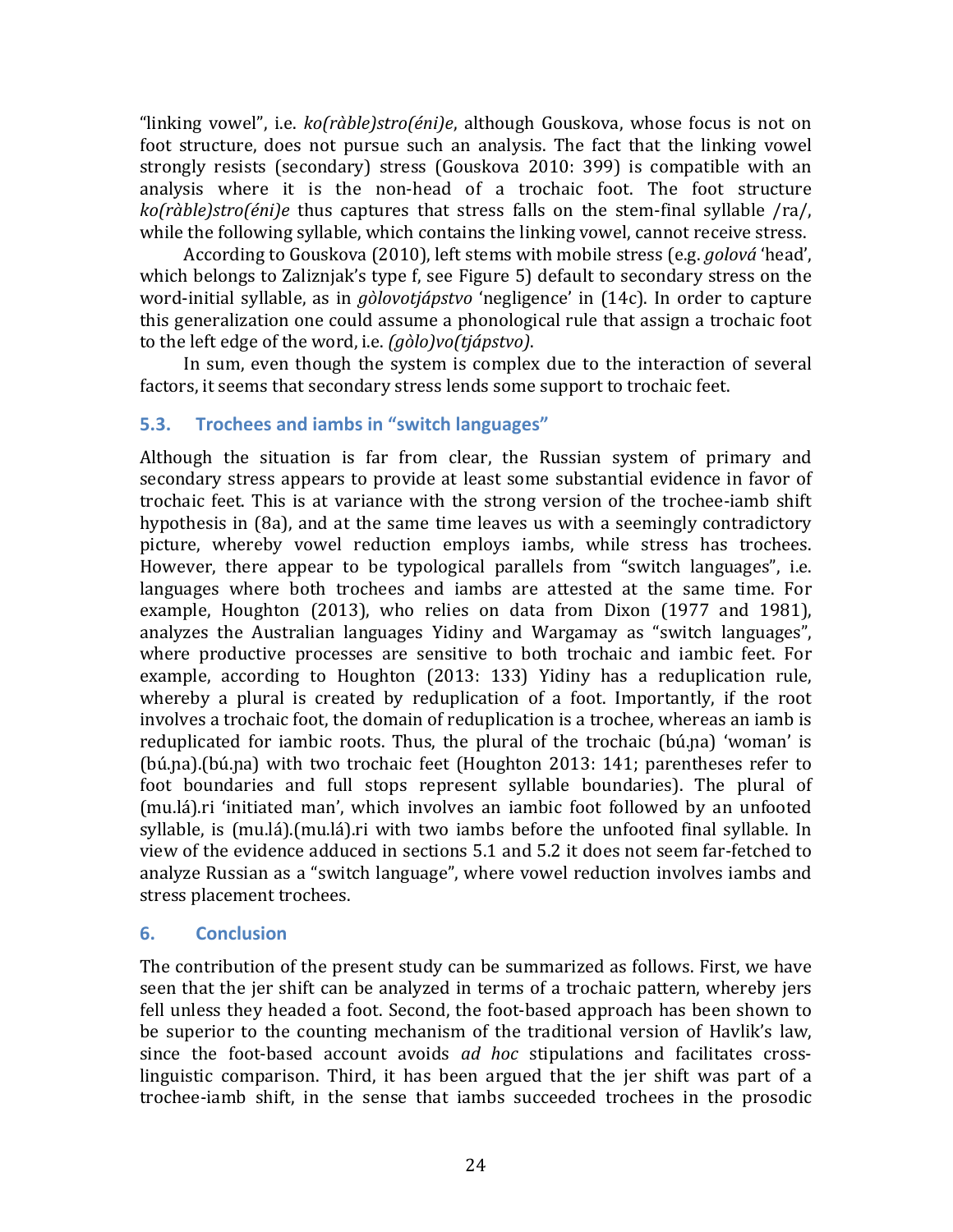subsystem of vowel reduction. Fourth, while detailed analysis of the CSR prosodic system was beyond the scope of the present article, it has been suggested that CSR may be a "switch language" akin to Australian languages such as Yidiny and Wargamay, where productive processes are sensitive to both trochees and iambs. Finally, with regard to linguistic theory the present study has applied the Usage-Based Model to historical phonology, and shown that the Usage-Based Model offers a straightforward account of prosodic change.

There emerge a number of implications for further study of the history of Russian, the synchronic analysis of modern Russian and linguistic theory. I have limited myself to discussing the fall and vocalization of the jers from the point of view of sound change and not explored the complex morphophonological processes that took the vowel~zero alternations created by the jer shift and turned them into the system of mobile vowels in present day Russian. To what extent did these morphophonological processes interact with the foot structure of the language? As for modern Russian, the idea of Russian as a "switch language" calls for more empirical studies of the interaction of trochaic and iambic patterns in the prosodic system. Finally, with regard to linguistic theory we need more studies of the Usage-Based Model as a theory of phonological change. Formal implementations of the principles of the model would be particularly welcome. However, these questions must be left for future research.

#### **References**

- Albright, Adam. (2011) "Paradigms". Marc van Oostendorp, Colin J. Ewen, Elizabeth Hume and Keren Rice, eds. *The Blackwell companion to phonology 4: Interfaces.* Oxford: Basil Blackwell, 1972-2001.
- Alderete, John. (1995) "Faithfulness to prosodic heads". Rutgers optimality archive, Report No. 94, http://roa.rutgers.edu/.
- Andersen, Henning. (1972) "Diphthongization". *Language* 48.1: 11–50.
- Andersen, Henning. (1973) "Abductive and deductive change". *Language* 49: 765– 793.
- Andersen, Henning. (1996) *Reconstructing prehistorical dialects: initial vowels in Slavic and Baltic.* Berlin: Mouton de Gruyter.
- Andersen, Henning. (1998) "Slavic". Anna Giacalone Ramat and Paolo Ramat, eds. *The Indo–European Languages*. London and New York: Routledge, 415–453.
- Andreassen, Helene N. and Julien Eychenne. (2013) "The French foot revisited". *Language Sciences* 39: 126–140.
- Barnes, Jonathan. (2006) *Strength and weakness at the interface: positional neutralization in phonetics and phonology*. Berlin: Mouton de Gruyter.
- Bethin, Christina Y. (1998) *Slavic prosody: Language change and phonological theory.* Cambridge: Cambridge University Press.
- Bethin, Christina Y. (2006) "Stress and tone in East Slavic dialects". *Phonology* 23.2: 125–156.
- Bethin, Christina Y. (2010) "Perceptual salience in dialect contact: The *okan'e/akan'e* dialects of East Slavic". *Journal of Slavic Linguistics* 18.1: 7-54.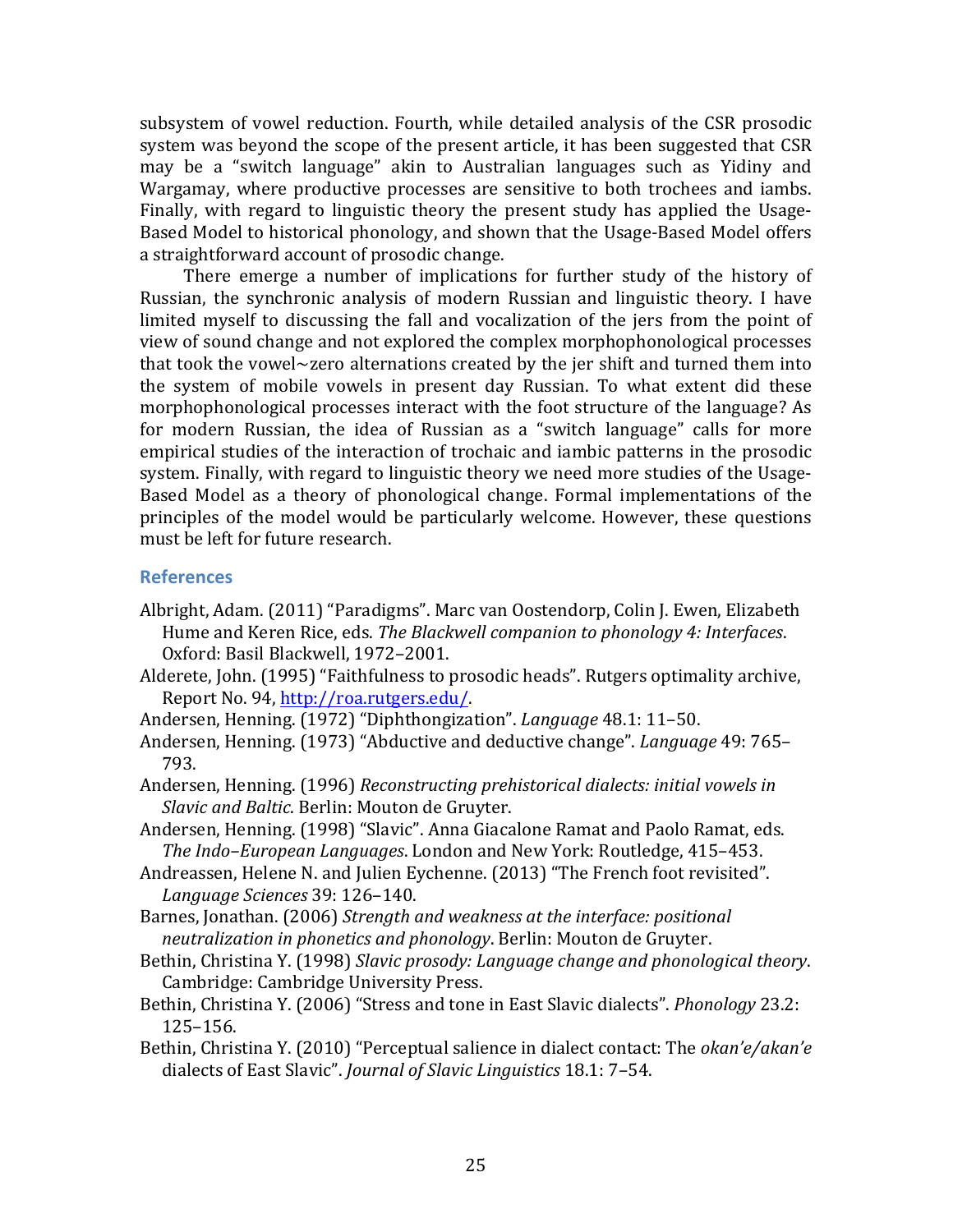Bethin, Christina Y. (2012a) "On paradigm uniformity and contrast in Russian vowel reduction". *Natural Language and Linguistic Theory* 30: 425-463.

- Bethin, Christina Y. (2012b) "Effects of vowel reduction on Russian and Belarusian inflectional morphology". *Lingua* 122: 1232-1251.
- Blumenfeld, Lev A. (2006) *Constraints on phonological interactions*. Ph.D. dissertation, Stanford University.
- Burzio, Luigi. (1996) "Surface constraints versus underlying representation". Jacques Durand and Bernard Laks, eds. *Current Trends in Phonology: Models and Methods*. Salford: European Studies Research Institute, University of Salford Publications, 97-122.

Chomsky, Noam. (1964) *Current issues in linguistic theory*. The Hague: Mouton.

- Chomsky, Noam. (1986) *Knowledge of language. Its nature, origin, and use*. Westport and London: Praeger.
- Crosswhite, Katherine. (2001) *Vowel reduction in Optimality Theory.* New York and London: Routledge.

Dabrowska, Ewa. (2004) *Language, mind and brain: Some psychological and* neurological constraints on theories of grammar. Edinburgh: Edinburgh University Press.

- Dixon, Robert M. W. (1977) *A grammar of Yidin*. Cambridge: Cambridge University Press.
- Dixon, Robert M. W. (1981) Wargamay. Robert M.W. Dixon and Barry J. Blake, eds. *Handbook of Australian languages. Vol.2, Wargamay, the Mpakwithi dialect of Anguthimri, Watjarri, Margany and Gunya Tasmanian*. Amsterdam: John Benjamins, 1-146.
- Evans, Nicholas and Stephen C. Levinson. (2009) "The myth of language universals: Language diversity and its importance for cognitive science". *Behavioral and Brain Sciences* 32: 429–492.
- Feldman, Jerome A. (2006) *From molecule to metaphor: A neural theory of language.* Cambridge, Massachusetts, and London, England: The MIT Press.
- Fodor, Jerry A. (1983) *The modularity of mind*. Cambridge, Massachusetts and London, England: The MIT Press.
- Galinskaja, Elena A. (2009) *Istoričeskaja fonetika russkogo jazyka* (2nd edition). Moscow: Izdatel'stvo moskovskogo universiteta.
- Goldberg, Adele E. (2006) *Constructions at work: The nature of generalization in language*. Oxford: Oxford University Press.
- Gouskova, Maria. (2003) *Deriving economy: Syncope in Optimality Theory*. Ph.D. dissertation: University of Massachusetts at Amherst.
- Gouskova, Maria. (2010) "The phonology of boundaries and secondary stress in Russian compounds". *The Linguistic Review* 17.4: 387-448.
- Gouskova, Maria and Kevin Roon. (2013) "Gradient clash, faithfulness, and sonority sequencing effects in Russian compound stress". *Laboratory Phonology* 4(2): 383–434
- Grenoble, Lenore. (2012) "Contact and the development of the Slavic languages". Raymond Hickey, ed. *The Handbook of Language Contact*. New York: John Wiley & Sons, 581-597.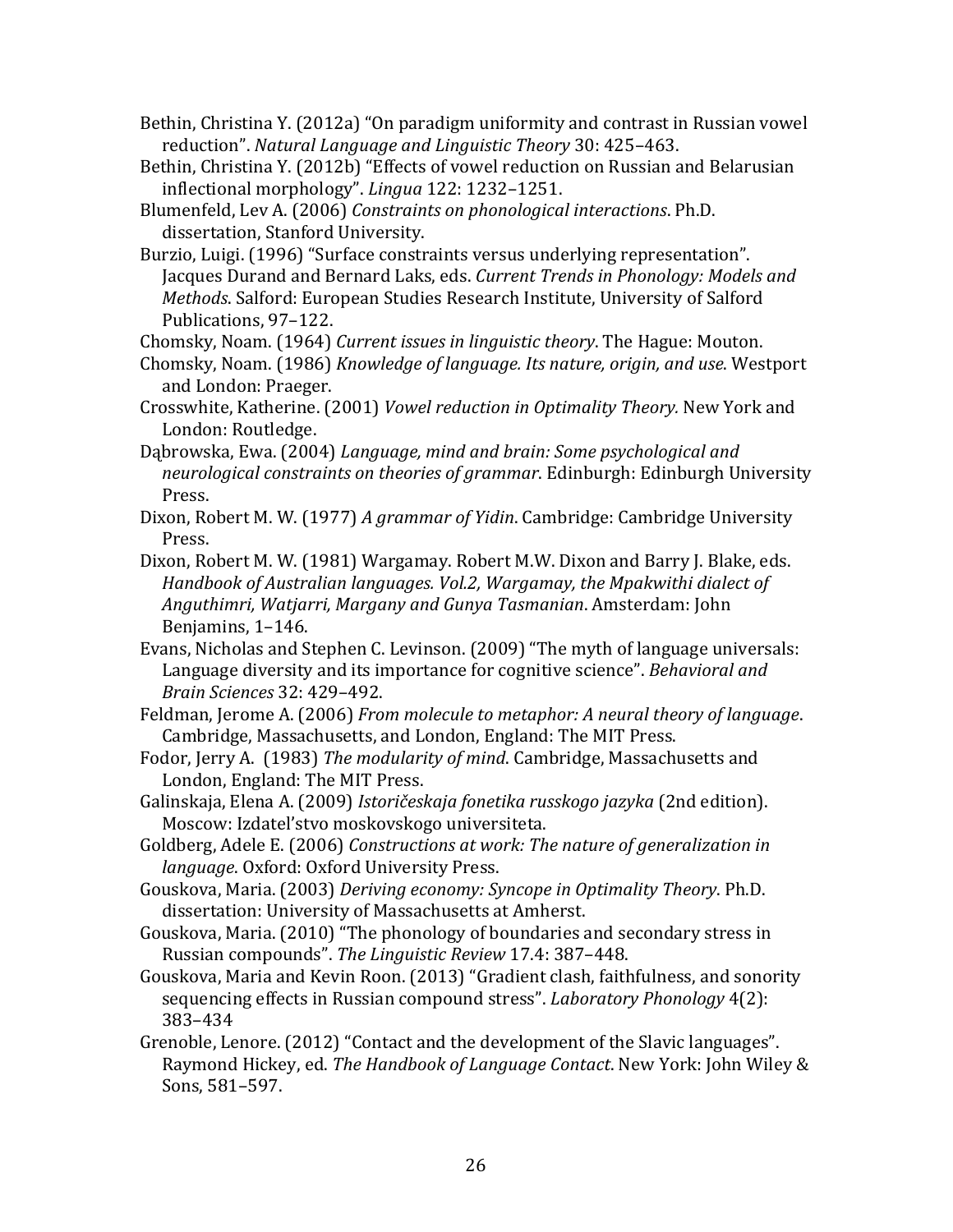- Halle, Morris. (1997) "On stress and accent in Indo-European". *Language* 73.2: 275– 313.
- Halle, Morris and William Idsardi. (1995) "General properties of stress and metrical structure". John A. Goldsmith, ed. The Handbook of Phonological Theory. Oxford: Blackwell, 403-443
- Halle, Morris and Jean-Roger Vergnaud. (1987) An essay on stress. Cambridge, Massachusetts, and London, England: The MIT Press.
- Hayes, Bruce. (1995) *Metrical stress theory: Principles and case studies*. Chicago and London: The University of Chicago Press.
- Hock, Hans Henrich. (1988) *Principles of historical linguistics*. Berlin, New York and Amsterdam: Mouton de Gruyter.
- Houghton, Paula. (2013) *Switch languages: Theoretical consequence and empirical* reality. PhD dissertation: Rutgers university. Available In Rutgers Optimality Archive at http://roa.rutgers.edu/.
- Hyman, Larry M. (2008) "Universals in phonology". *The Linguistic Review* 25, 83– 137.
- Isačenko, A.V. (1970) "East Slavic morphophonemics and the treatment of the jers in Russian: A revision of Havlík's Law". *International Journal of Slavic Linguistics and Poetics* 13: 73–124.
- Ito, Junko and Armin Mester. (2003) "Weak layering and word binarity". Takeru Honma, Masao Okazaki, Toshiyuki Tabata, and Shin-Ichi Tanaka, eds. *A New Century of Phonology and Phonological Theory. A Festschrift for Professor Shosuke Haraguchi* on the Occasion of His Sixtieth Birthday, 26-65.
- Jacobs, Haike. (1992) "The interaction between syllable structure and foot structure in the evolution from Classical Latin to Old French". Christiane Laeufer and Terrell A. Morgan eds., *Theoretical Analyses in Romance Linguistics*. Amsterdam/Philadelphia: John Benjamins, 55-79.
- Jakobson, Roman. (1929/1971) "Remarques sur l'èvolution phonologique du russe comparée à celle des autres langues slaves". Selected Writings, vol. 1. The Hague and Paris: Mouton, 7-116.
- Jakobson, Roman. (1963/1971) "Opyt fonologičeskogo podxoda k istoričeskim voprosam slavjanskoj akcentologii". *Selected Writings, vol.* 1. The Hague and Paris: Mouton, 664-689.
- Jakobson, Roman and Morris Halle. (1964) "Tenseness and laxness". David Abercrombie, D. B. Fry, P.A.D. MacCarthy, N.C. Scott and J.L.M. Trim, eds. *In* honour of Daniel Jones. Papers contributed on the occasion of his eightieth birthday *12 September 1961*. London: Longmans, 96–101.
- Janda, Laura A. (2010) "Cognitive linguistics in the year 2010". *International Journal of Cognitive Linguistics* 1.1: 1–30.
- Jusczyk, Peter W., Anne Cutler and Nancy J. Redanz. (1993) "Infants' preference for the predominant stress pattern of English words". *Child Development* 64: 675– 687.
- Kavitskaya, Darya. (2002) *Compensatory Lengthening: Phonetics, Phonology, Diachrony*. New York and London: Routledge.
- Kavitskaya, Darya. (2005) "Pitch accent and the phonologization of vowel length in Slavic". Steven Franks, Frank Y. Gladley and Mila Tasseva-Kurktchieva, eds.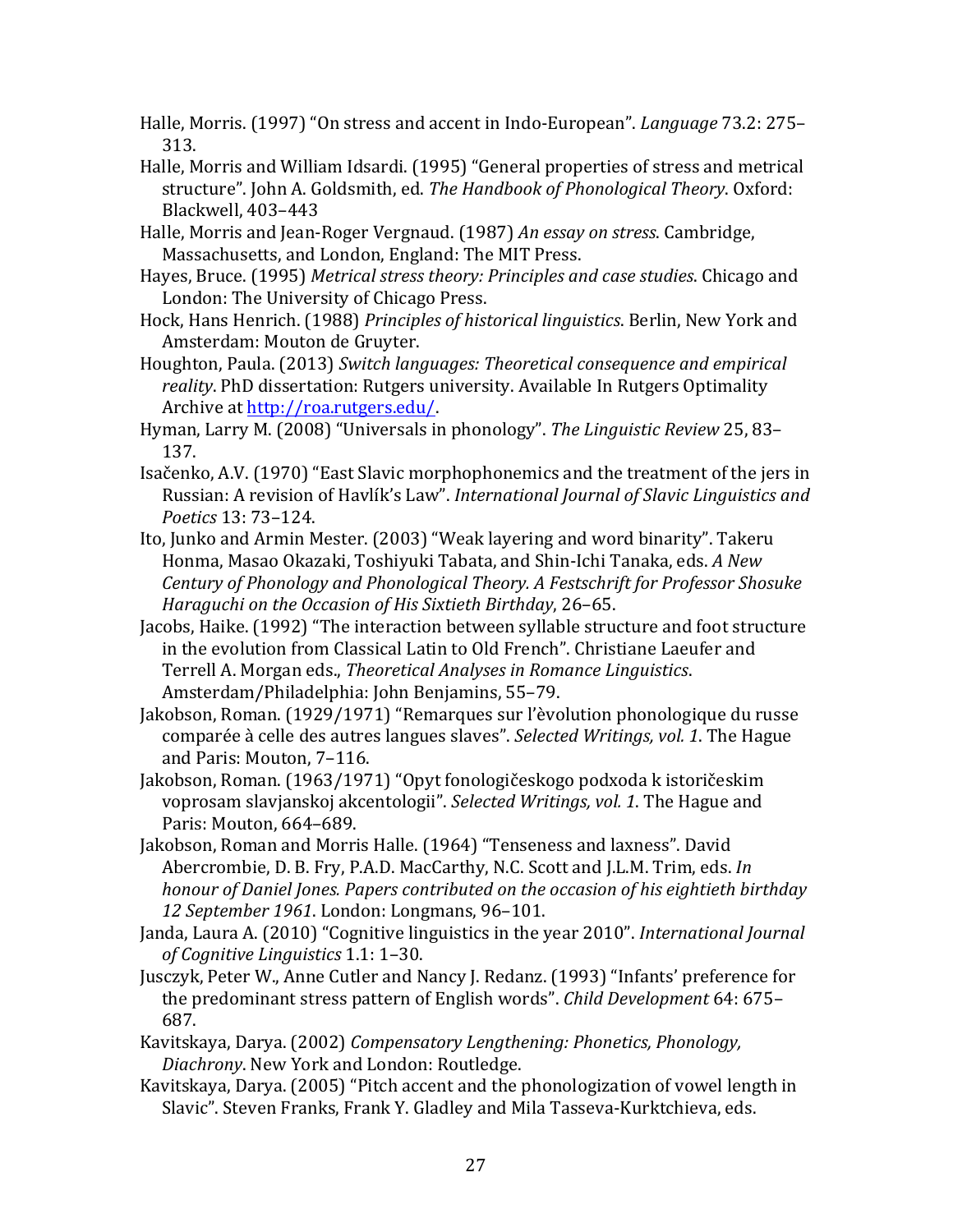*Formal Approaches to Slavic Linguistics 13.* Ann Arbor: Michigan Slavic Publications.

Kenstowicz, Michael. (1997) "Quality-driven stress". *Rivista di Linguistica* 9.1, 157– 187.

Kenstowicz, Michael. (2005) "Paradigmatic uniformity and contrast". Laura Downing, T. Alan Hall, and Renate Raffelsiefen, eds. *Paradigms in phonology*. Oxford: Oxford University Press, 145-169.

Kiparsky, Valentin. (1963) *Russische historische Grammatik* (vol. 1). Heidelberg: Carl Winter Universitätsverlag.

Kiparsky, Valentin. (1979) *Russian historical grammar*. Ann Arbor, Michigan: Ardis.

- Knjazev, Sergej V. (2000) "K voprosu o mexanizme vozniknovenija akan'ja v russkom jazyke". *Voprosy jazykoznanija* 1: 75–101.
- Kumashiro, Fumiko. (2000) *Phonotactic interactions: A non-reductionist approach to phonology*. Ph.D. dissertation, University of California at San Diego.

Labrune, Laurence. (2012) "Questioning the universality of the syllable: Evidence from Japanese". *Phonology* 29: 113–152 

Langacker, Ronald W. (1991) *Concept, image, and symbol*. Berlin and New York: Mouton de Gruyter.

- Langacker, Ronald W. (2000) *Grammar and conceptualization*. Berlin and New York: Mouton de Gruyter.
- Langacker, Ronald W. (2008) *Cognitive Grammar: A basic introduction*. Oxford: Oxford University Press.
- Laver, John. (1994) *Principles of phonetics*. Cambridge: Cambridge University Press.
- Lavitskaya, Yulia and Barış Kabak. (2014) "Phonological default in the lexical stress system of Russian: Evidence from noun declension". *Lingua* 150: 363–385.

Matusevič, Margarita I. (1976) Sovremennyj russkij jazyk: fonetika. Moscow: Prosveščenie.

McCarthy, John J. (2005) "Optimal paradigms". Laura Downing, T. Alan Hall, and Renate Raffelsiefen, eds. *Paradigms in phonology*. Oxford: Oxford University Press, 170–210.

McCarthy, John J. and Alan S. Prince. (1993) "Generalized alignment". Geert Booij and Jaap van Marle, eds. *Yearbook of Morphology* 1993, 79–153.

Mołczanow, Janina, Ulrike Domahs, Johannes Knaus, and Richard Wiese. (2013) "The lexical representation of word stress in Russian: Evidence from eventrelated potentials". The Mental Lexicon 8.2: 164-194.

Nathan, Geoffrey S. (2008) *Phonology: A Cognitive Grammar introduction*. Amsterdam/Philadelphia: John Benjamins Publishing Company.

Nesset, Tore. (1994) *Russian Stress*. Oslo: Novus Press.

Nesset, Tore. (2005) "Allomorphy in the Usage-Based Model: The Russian past passive participle". *Cognitive Linguistics* 16.1: 145–167.

Nesset, Tore. (2008) *Abstract phonology in a concrete model: Cognitive linguistics* and the morphology-phonology interface. Berlin and New York: Mouton de Gruyter.

Nesset, Tore. (2015) *How Russian came to be the way it is*. Bloomington, Indiana: Slavica Publishers.